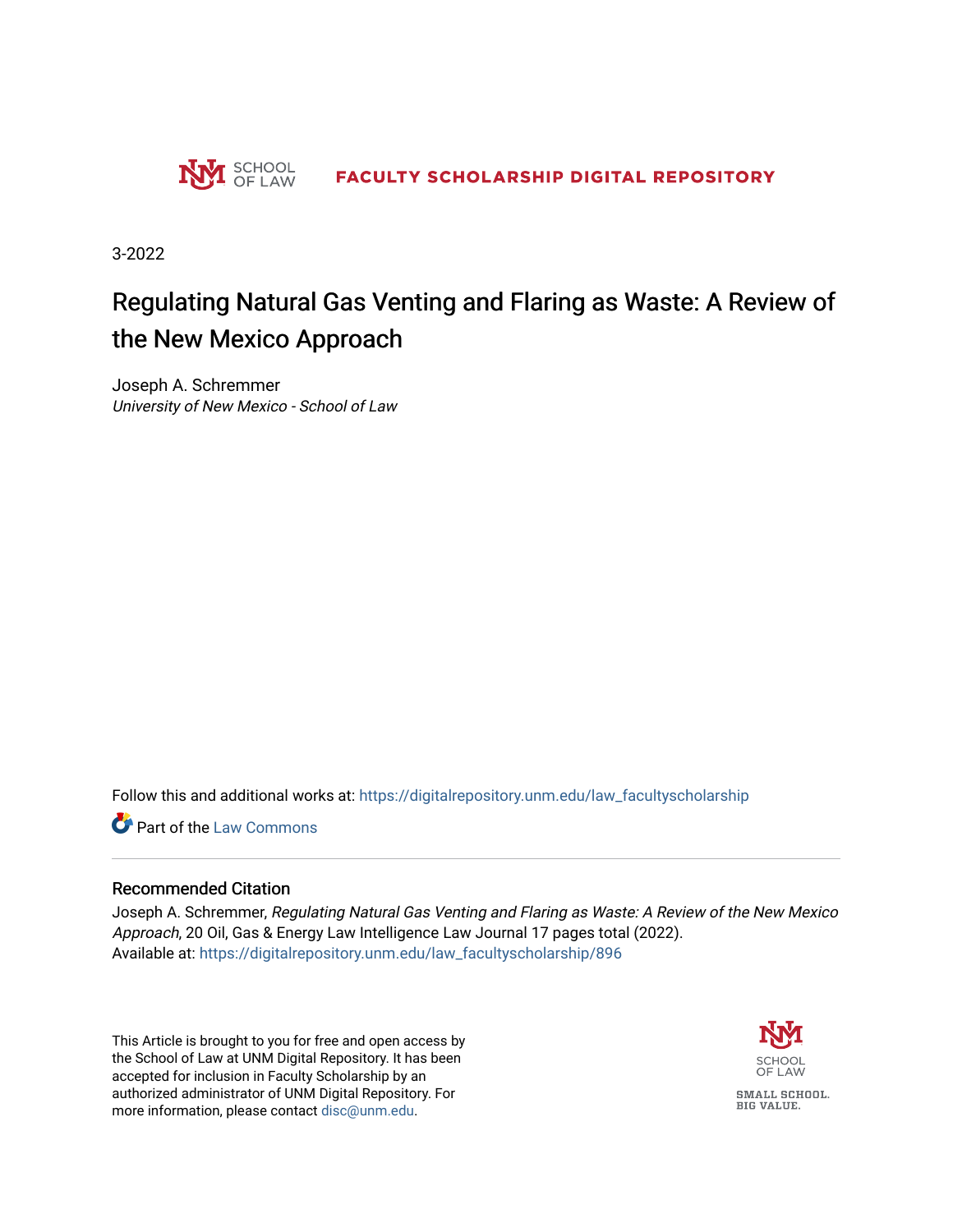

| <b>ISSN</b>  | $: 1875 - 418X$                |
|--------------|--------------------------------|
| <b>Issue</b> | $\therefore$ Vol. 20 - issue 2 |
|              | Published : March 2022         |

This paper is part of the OGEL Special Issue on the "*Law and Policy for Gas Flaring in a Low-carbon Economy*". Editors:



**Dr. Tade Oyewunmi** *University of Oregon School of Law* [View profile](https://www.ogel.org/about-author-a-z-profile.asp?key=1992)



**Mohamed Rali Badissy** *Penn State Dickinson Law* [View profile](https://www.ogel.org/about-author-a-z-profile.asp?key=3447)

#### **Terms & Conditions**

Registered OGEL users are authorised to download and print one copy of the articles in the OGEL Website for personal, non-commercial use provided all printouts clearly include the name of the author and of OGEL. The work so downloaded must not be modified. **Copies downloaded must not be further circulated.** Each individual wishing to download a copy must first register with the website.

All other use including copying, distribution, retransmission or modification of the information or materials contained herein without the express written consent of OGEL is strictly prohibited. Should the user contravene these conditions OGEL reserve the right to send a bill for the unauthorised use to the person or persons engaging in such unauthorised use. The bill will charge to the unauthorised user a sum which takes into account the copyright fee and administrative costs of identifying and pursuing the unauthorised user.

For more information about the Terms & Conditions visit www.ogel.org

> © Copyright OGEL 2022 OGEL Cover v7.0

# Oil, Gas & Energy Law Intelligence

**Regulating Natural Gas Venting and Flaring as Waste: A Review of the New Mexico Approach by J.A. Schremmer**

#### **About OGEL**

**OGEL** (Oil, Gas & Energy Law Intelligence): Focusing on recent developments in the area of oil-gas-energy law, regulation, treaties, judicial and arbitral cases, voluntary guidelines, tax and contracting, including the oil-gas-energy geopolitics.

For full Terms & Conditions and subscription rates, please visit our website at [www.ogel.org.](http://www.ogel.org/)

#### **Open to all to read and to contribute**

OGEL has become the hub of a global professional and academic network. Therefore we invite all those with an interest in oil-gas-energy law and regulation to contribute. We are looking mainly for short comments on recent developments of broad interest. We would like where possible for such comments to be backed-up by provision of in-depth notes and articles (which we will be published in our 'knowledge bank') and primary legal and regulatory materials.

Please contact us at [info@ogel.org](mailto:info@ogel.org) if you would like to participate in this global network: we are ready to publish relevant and quality contributions with name, photo, and brief biographical description - but we will also accept anonymous ones where there is a good reason. We do not expect contributors to produce long academic articles (though we publish a select number of academic studies either as an advance version or an OGEL-focused republication), but rather concise comments from the author's professional 'workshop'.

OGEL is linked to **OGELFORUM**, a place for discussion, sharing of insights and intelligence, of relevant issues related in a significant way to oil, gas and energy issues: Policy, legislation, contracting, security strategy, climate change related to energy.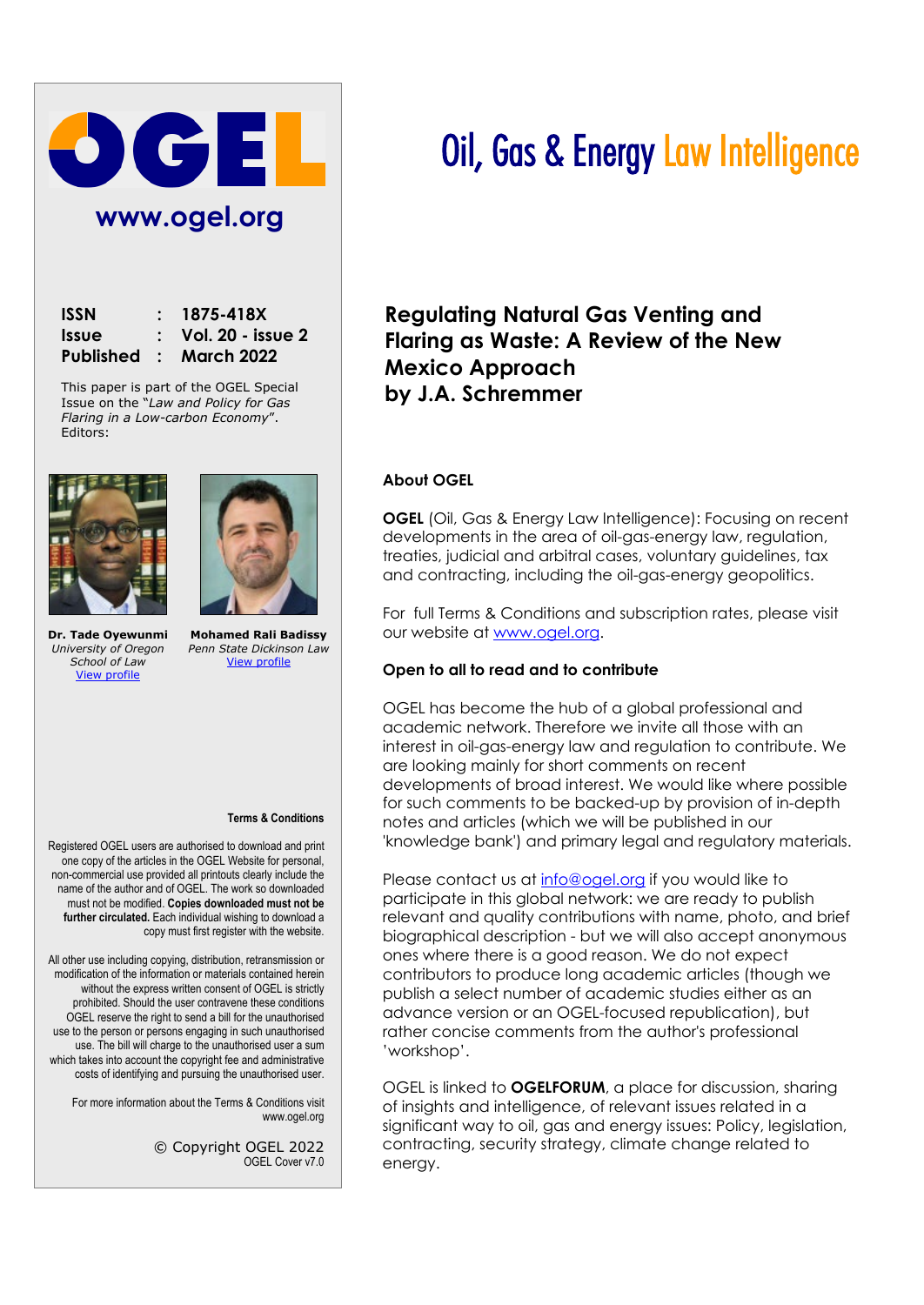# **Regulating Natural Gas Venting and Flaring as Waste: A Review of the New Mexico Approach**

*Joseph A. Schremmer[\\*](#page-2-0)*

## *Abstract*

*This essay interrogates the regulation of routine venting and flaring of natural gas as a source of prohibited "waste," using New Mexico's recently adopted Waste Rule as an example. It begins with a survey of both the environmental and economic benefits to be achieved by limiting or eliminating venting and flaring and the direct and indirect costs of doing so, including the forgone opportunity to produce crude oil. Then the essay explains the common law and statutory definitions of "waste" to demonstrate that the concept implicates a balancing of the costs and benefits of any given production practice to determine whether it is justified or wasteful. Finally, the essay applies existing law to routine venting and flaring of associated gas in the Permian Basin, which the Waste Rule has effectively banned. The result of this analysis is that the Waste Rule prohibits some venting and flaring that would not necessarily constitute waste under existing law. In conclusion, the essay argues that waste is the wrong legal rubric for efforts to reduce or eliminate methane emissions from oil and gas operations and that policymakers should instead seek legal means that are better aligned with their true purpose: fighting climate change.* 

# **Introduction**

As efforts to address concerns about climate change grow, one greenhouse gas in particular is receiving increasing scrutiny: methane. Accordingly, many aspects of the upstream and downstream oil and gas industry—the largest industrial emitter of methane—are coming under new and tightened regulation, and none more so than the routine venting and flaring of natural gas. Regulating this practice, however, is more complex than might meet the eye.

What is so complex about regulating venting and flaring of natural gas that it should warrant a special issue of the *Oil, Gas, and Energy Law Intelligence*? As a policy matter, the difficulty comes, as it often does, in balancing the benefits to be achieved by greater regulation with its costs, both of which may be considerable. As a legal matter, the difficult question is how to achieve any given policy. One tantalizingly straightforward legal mechanism to limit or eliminate routine venting and flaring, which New Mexico's regulators have embraced, is to prohibit them as a source of "waste" of natural gas. As with the policy question, determining what legally constitutes "waste," and thus when it may legally be prohibited, turns on an implicit cost–benefit analysis of sorts.<sup>[1](#page-2-1)</sup> Thus, when waste is the rubric for limiting routing venting and flaring, the policy and legal questions converge on the same question: do the benefits of the limitation justify its costs?

<span id="page-2-0"></span><sup>\*</sup> Leon Karelitz Oil & Gas Law Professor and Assistant Professor, University of New Mexico School of Law.

<span id="page-2-1"></span><sup>1</sup> This characterization of legal "waste" is drawn generally from Tara K. Righetti & Joseph A. Schremmer, *Waste and the Governance of Private and Public Property*, 93 U. COLO. L. REV. \_\_ (forthcoming 2022). The concept of "waste" is discussed in depth *infra* in Part III.A.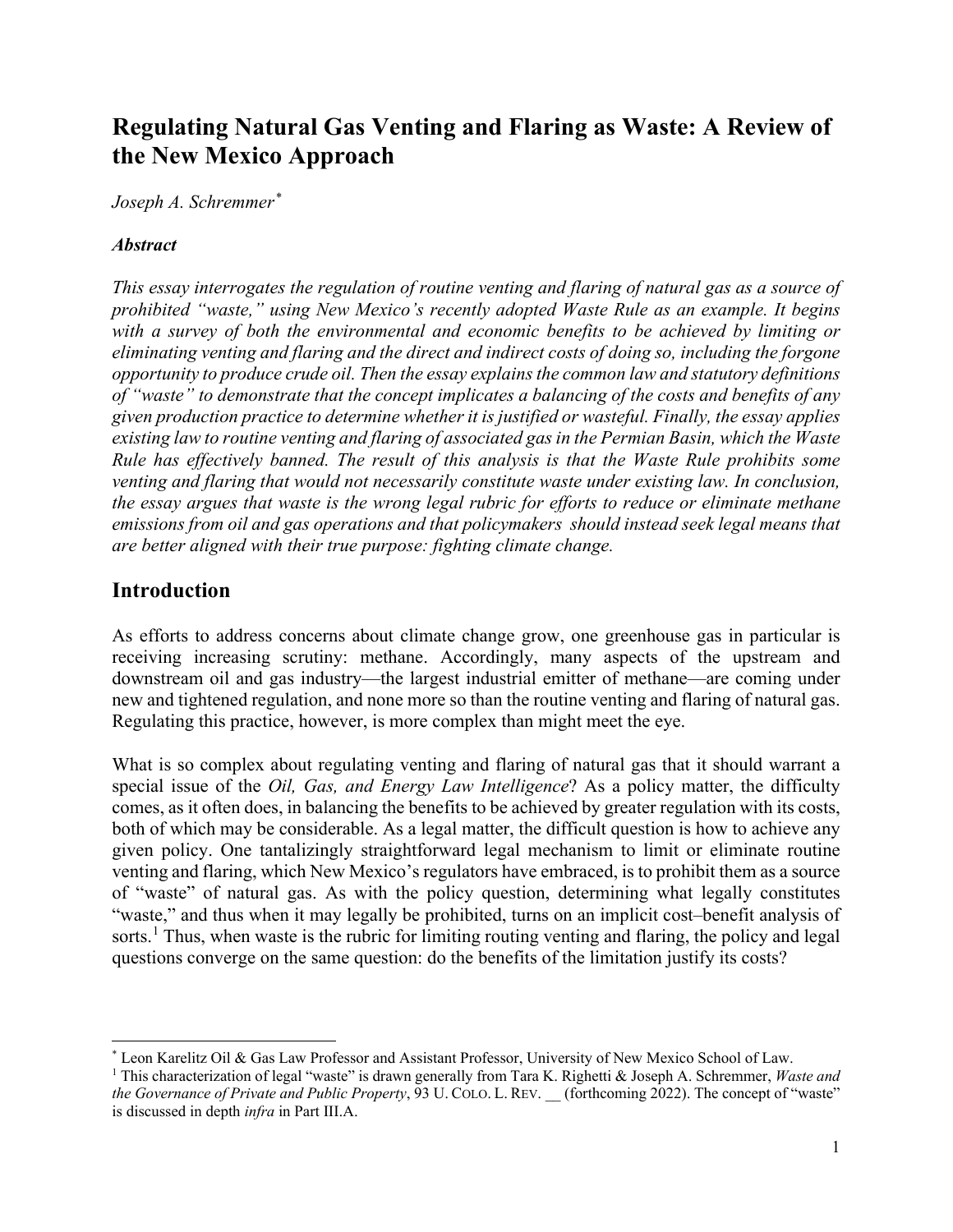This essay critically examines New Mexico's recent effort to virtually eliminate routine natural gas venting and flaring within its borders under the theory that it constitutes prohibited "waste." New Mexico is a useful subject for examination because of the scale of its oil and gas industry, as well as the enormity of its natural gas industry, which vents and flares about 36 billion cubic feet (worth over \$[2](#page-3-0)70 million, in 2018 alone<sup>2</sup>), and the creativity and ambition of its regulators in addressing the problem.

Part I opens this essay with a survey of the problem of natural gas venting and flaring, focusing on the benefits and costs of regulating the practice in the Permian Basin in New Mexico. Part II then dissects New Mexico's regulatory response, which approaches the problem of natural gas emissions obliquely from two angles. First by limiting the emission of air pollutants that are regulated by the Clean Air Act and are associated with natural gas production, namely volatile organic compounds and nitrogen oxides. Second, and most importantly for present purposes, by prohibiting venting and flaring in all but a small number of circumstances as a means of preventing "waste" of natural gas resources. Part III evaluates and ultimately questions the use of the legal concept of waste as the rationale for eliminating venting and flaring.

# **I. The Benefits and Costs of Regulating Venting and Flaring**

In discussing the benefits and costs of regulating routine venting and flaring, it must be remembered that the *benefits* of limiting the practices are also the *costs* of not limiting them, and vice versa. The costs to society of methane emissions from oil and gas production and transportation—and thus the benefits of regulating them—fall into two general categories: environmental and economic. The costs of regulating oil and gas emissions from venting and flaring, on the other side of the coin, include both the direct costs of designing, implementing, enforcing, and complying with the regulation and the indirect, opportunity costs associated with limiting the emissions, namely the loss of otherwise producible oil and gas reserves.

# *A. The Benefits*

# *1. Environmental Benefits*

The benefits of limiting natural gas venting and flaring fall into two general categories: environmental and economic.<sup>[3](#page-3-1)</sup> On the environmental side, the chief concern about venting and flaring is that they emit methane and carbon dioxide, respectively. Both are greenhouses gasses that contribute to climate change, with methane being the more potent, but shorter-lasting of the two. [4](#page-3-2)

<span id="page-3-0"></span><sup>2</sup> *See New Analysis Reveals Persistent Methane Problem*, *New Mexico Oil & Gas Data*, EDF (Nov. 2020), https://www.edf.org/nm-oil-gas/.<br><sup>3</sup> Kim Talus & Cheri R. Hasz, *Economic Waste and Environmental Problems: Natural Gas Flaring in Texas, in* 

<span id="page-3-1"></span>DECARBONISATION AND THE ENERGY INDUSTRY: LAW, POLICY AND REGULATION IN LOW-CARBON ENERGY MARKETS 107 (Tade Oyewunmi, et al., eds. 2020).

<span id="page-3-2"></span><sup>4</sup> *See* EPA, Overview of Greenhouse Gases: Methane Emissions, https://www.epa.gov/ghgemissions/overviewgreenhouse-gases; Daniel Raimi, *The Shale Revolution and Climate Change*, RESOURCES FOR THE FUTURE (Jan. 31, 2018), https://media.rff.org/documents/RFF-IB-18-01.pdf.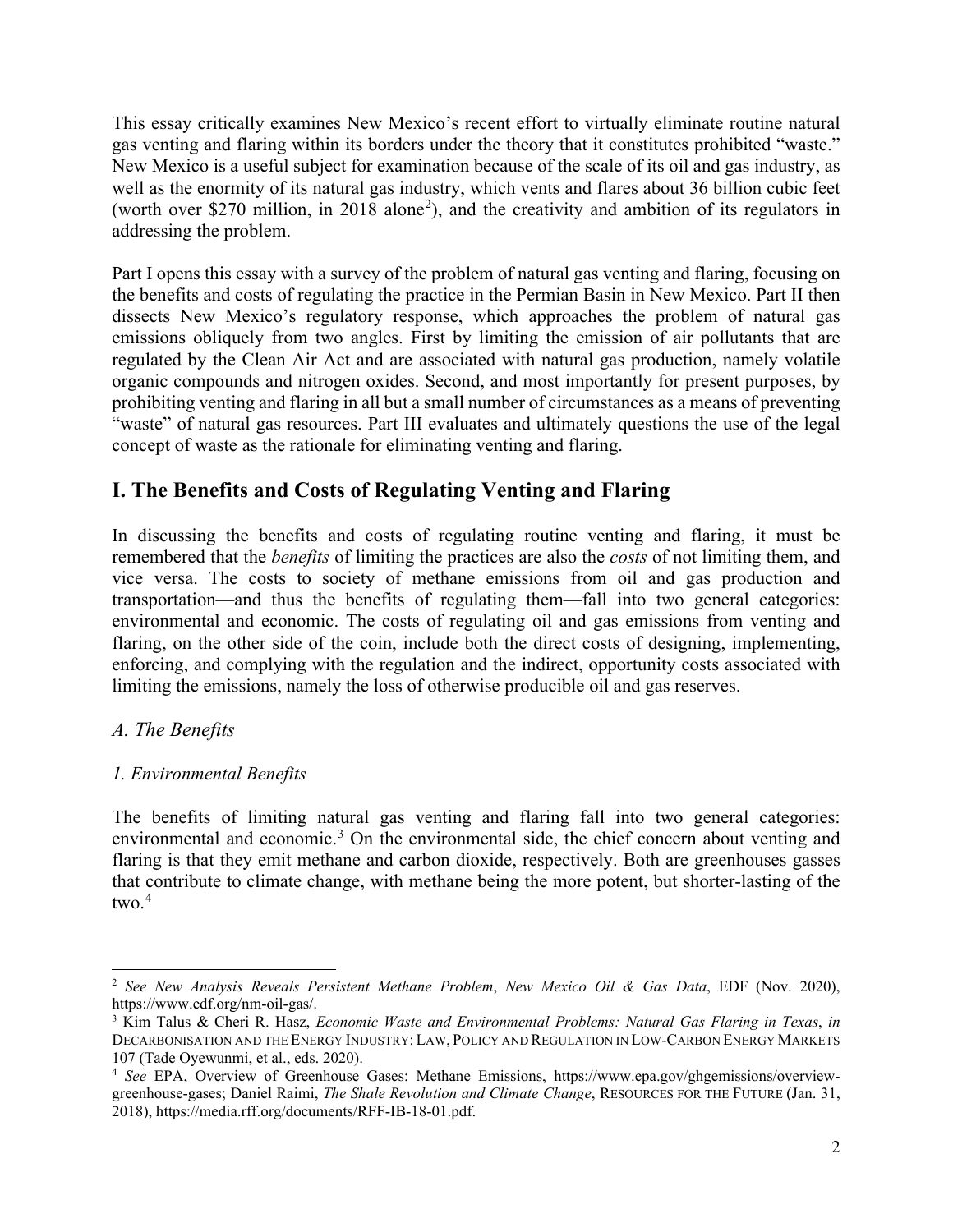Venting natural gas refers to releasing it directly into the atmosphere. Because natural gas consists primarily of methane, venting emits a large proportion of this greenhouse gas.<sup>[5](#page-4-0)</sup> Flaring, on the other hand, is the burning of natural gas at the wellhead. Because it combusts natural gas, flaring converts it from methane into carbon dioxide before emitting it into the atmosphere. Flaring also tends to emit carbon monoxide, sulphur dioxide, nitrogen oxides, and other compounds.<sup>[6](#page-4-1)</sup>

The incidence of venting and flaring in New Mexico has risen significantly in recent years along with growth of oil and gas production in the state. According to the New Mexico Governor's office, "oil and gas production growth in New Mexico Permian Basin resulted in an 18% increase in venting and flaring volumes during the first seven months of 2018 compared to 2017."[7](#page-4-2) This growth has occurred primarily in the part of the Permian Basin known as the Delaware Basin, which straddles west Texas and southeastern New Mexico. In recent years, the Delaware Basin has been the premier oil and gas play in the United States, as well as one of the largest sources of vented and flared natural gas in the country.<sup>[8](#page-4-3)</sup>

A recent statewide survey of methane emissions conducted by the Environmental Defense Fund (EDF) estimated that upstream oil and gas sites in New Mexico release more than 1.1 million metric tons of methane per year—significantly greater than EPA had previously estimated.<sup>[9](#page-4-4)</sup> EDF explains that "this has the same short-term climate impact as 25 coal plants or 21 million automobiles."[10](#page-4-5) These releases are from not only venting and flaring, but also equipment leaks and ordinary oil and gas production processes. Consequently, efforts to reduce venting and flaring, as well as emissions of natural gas from other upstream and midstream equipment and processes, are considered to have a significant climate benefit.<sup>[11](#page-4-6)</sup>

#### *2. Economic Benefits*

Limiting venting, flaring, and leaking of natural gas is said to produce the economic benefit of conserving the natural gas for beneficial use. This argument is particularly potent in New Mexico, where the state not only collects taxes on sales of natural gas production, but also receives substantial royalties on natural gas produced and sold from its vast land holdings across the state. The Governor's office has estimated that "emissions, venting, flaring, and leaks of natural gas by New Mexico's oil and gas industry results in the waste of an important source of domestic energy to the tune of an estimated \$244 million per year."[12](#page-4-7) That amounts to a loss of state tax and royalty revenue of roughly \$43 million annually.<sup>[13](#page-4-8)</sup> The potential financial benefits to the state of eliminating venting and flaring are apparent.

<span id="page-4-1"></span><span id="page-4-0"></span><sup>&</sup>lt;sup>5</sup> Talus & Hasz, *supra* note 3, at 107.<br>
<sup>6</sup> *Id.* <sup>7</sup> N.M. Exec. Order No. 2019-003 (Jan. 29, 2019).

<span id="page-4-3"></span><span id="page-4-2"></span><sup>&</sup>lt;sup>8</sup> Ian Palmer, *Profit and Loss from Flaring of Natural Gas in Permian Basin Wells of New Mexico*, FORBES (Jan. 29, 2019), https://www.forbes.com/sites/ianpalmer/2021/01/29/profit-and-loss-from-flaring-of-natural-gas-in-permianbasin-wells-of-new-mexico/?sh=63f766db78bf.<br><sup>9</sup> EDF, *supra* note 2.<br><sup>10</sup> *Id.*<br><sup>11</sup> *See* N.M. Exec. Order No. 2019-003 (Jan. 29, 2019).

<span id="page-4-4"></span>

<span id="page-4-5"></span>

<span id="page-4-8"></span><span id="page-4-7"></span><span id="page-4-6"></span><sup>&</sup>lt;sup>12</sup> *Id.*<br><sup>13</sup> EDF, *supra* note 2. These taxes include on each sale of oil and natural gas a conservation tax of \$0.19, an oil and gas emergency school tax, and an oil and gas ad valorem production tax, and on the processing of natural gas a natural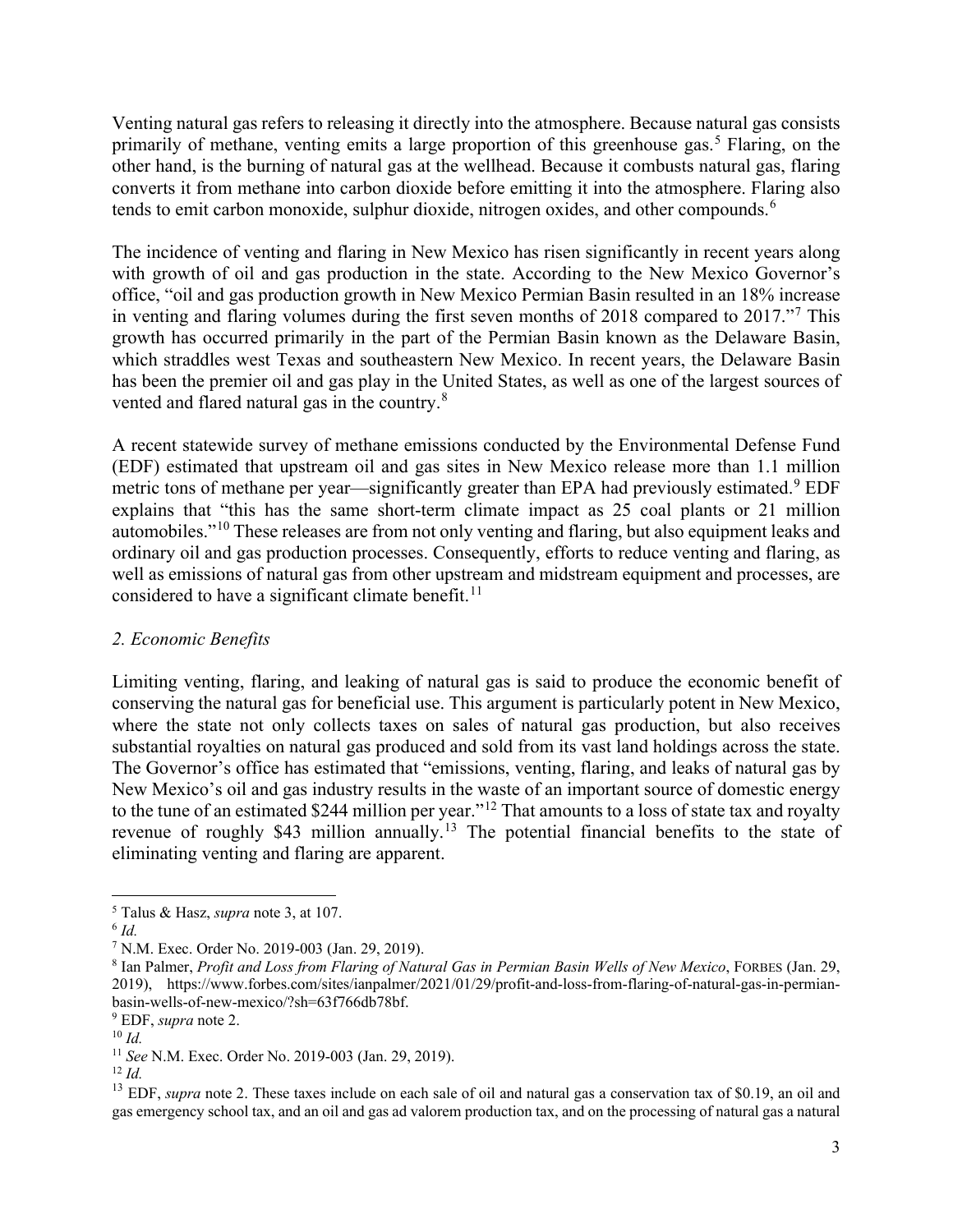# *B. The Costs*

#### *1. Direct Costs*

Just as there are significant benefits to regulating venting and flaring of natural gas, so too are there many costs. The costs can be distilled into two categories as well: direct costs and indirect, or opportunity costs. The direct costs include the costs to design and administer the regulation itself, including monitoring and enforcing the requirements. These are not insignificant. The ozone-precursor rules drafted by the New Mexico Environment Department<sup>[14](#page-5-0)</sup> alone cost more than 15,000 hours of staff time and \$1 million in contract support from outside scientists and researchers merely to draft.<sup>[15](#page-5-1)</sup>

Direct costs also include the compliance costs incurred by the regulated community. While no economic analysis of the costs of compliance with New Mexico's recent regulations has been published, the Environmental Protection Agency recently published a thoroughgoing examination of the costs of complying with the methane emissions standards imposed on upstream and midstream oil and gas operators under Subpart OOOOa of the Clean Air Act.<sup>[16](#page-5-2)</sup> The agency estimated the repeal of the methane emissions standards to save the oil and gas industry, nationwide, \$[17](#page-5-3) to \$19 million per year in compliance costs.<sup>17</sup>

#### *2. Indirect Costs*

The indirect, or opportunity costs of limiting methane emissions from oil and gas operations particularly by prohibiting most venting and flaring—are harder to estimate and potentially much greater than the direct costs. To see why, it is important to understand the reasons venting and flaring have increased so substantially in recent years.

Beginning in the mid-2000s, oil and gas companies developed horizontal drilling and hydraulic fracturing technology capable of exploiting previously unproducible impermeable or "tight" geologic formations. After the technology had been refined in various such "unconventional" plays in Texas and elsewhere, developers' attention turned to the massive Permian Basin.[18](#page-5-4) The Permian had produced from conventional, vertical wells for decades, but the Delaware Basin contained a number of tight formations that had not yet been exploited. In the rush to produce oil from the Delaware Basin using these unconventional techniques, a huge amount of associated natural gas was produced as a byproduct of the oil, which was the developer's target. The pipeline infrastructure that had been built to transport Permian Basin gas to market from vertical wells

gas processor's tax. *See* Anne Kolesnikoff & Cassarah Brown, *State Oil and Gas Severance Taxes*, NAT'L CONF. STATE LEGISLATURES (Sept. 6, 2018), [https://www.ncsl.org/research/](https://www.ncsl.org/research)energy/oil-and-gas-severance-taxes.aspx. 14 *See infra* Part II.A.

<span id="page-5-1"></span><span id="page-5-0"></span><sup>&</sup>lt;sup>15</sup> N.M. ENVIRONMENT DEP'T, OZONE PRECURSOR RULE FACT SHEET (May 2021), https://www.env.nm.gov/wp-content/uploads/2021/05/2021-05-06-Ozone-precursor-rule-factsheet-FINAL.pdf.

<span id="page-5-2"></span><sup>&</sup>lt;sup>16</sup> ENVT'L PROT. AGENCY, REGULATORY IMPACT ANALYSIS FOR THE PROPOSED OIL AND NATURAL GAS SECTOR: EMISSIONS STANDARDS FOR NEW, RECONSTRUCTED, AND MODIFIED SOURCES REVIEW (Aug. 2019).<br><sup>17</sup> See generally id.; 84 Fed. Reg. 50,244, 50,278 (Sept. 24, 2019).

<span id="page-5-4"></span><span id="page-5-3"></span><sup>&</sup>lt;sup>18</sup> 2 ERNEST E. SMITH & JACQUELINE LANG WEAVER, TEXAS LAW OF OIL AND GAS § 10.6(A)(3) (2021).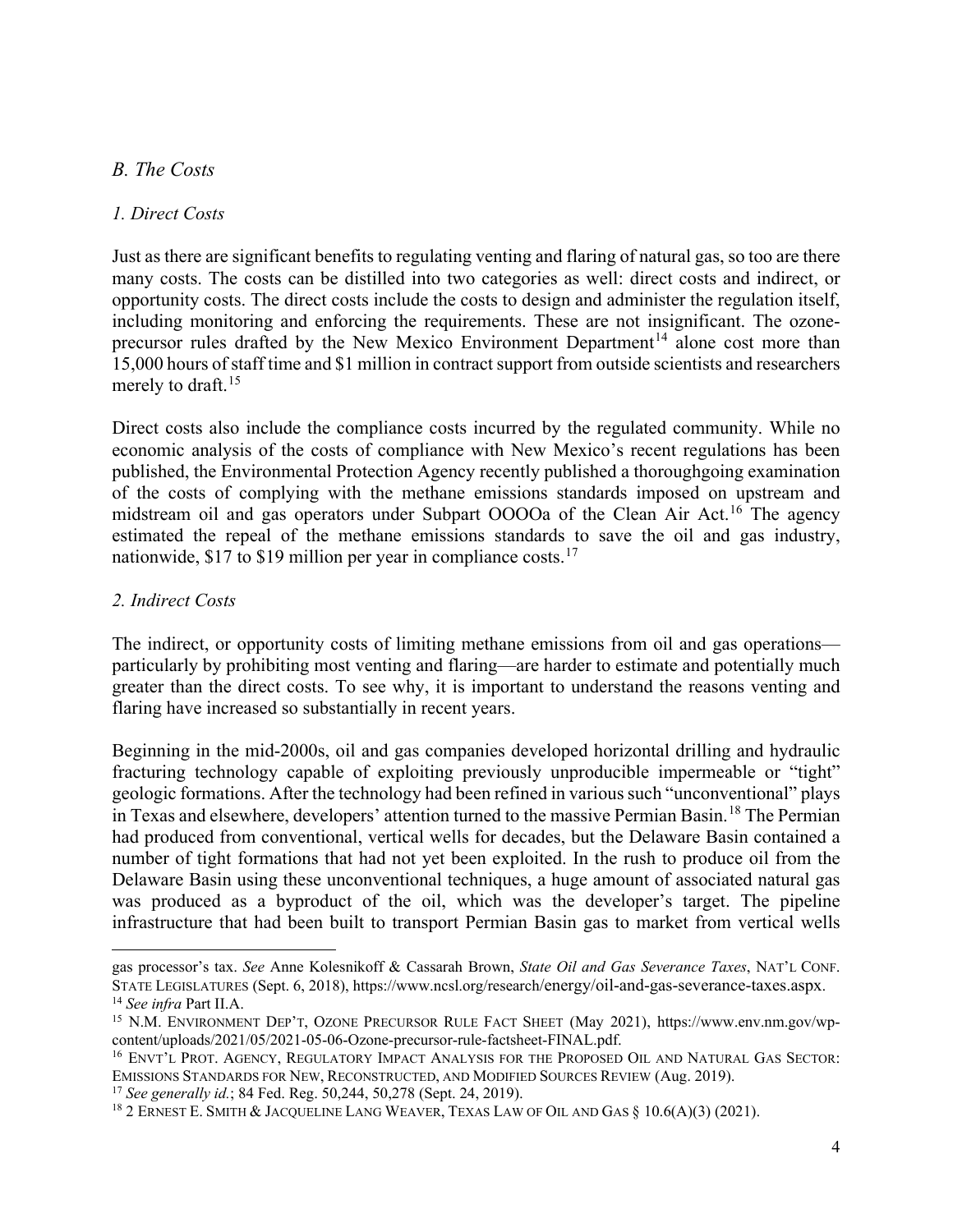could not accommodate this associated gas flowing in massive volumes from new horizontal wells.<sup>[19](#page-6-0)</sup> There are simply not enough gas pipelines in the Permian Basin to take all of the associated gas.

The dearth of pipeline capacity has coincided with a period of historically low natural gas prices, which also resulted from the enormous amount of natural gas brought online by horizontal wells in the United States. Spot prices for natural gas in the Permian Basin have been especially low and have often turned negative, such that producers are sometimes required under their contracts to *pay* to "sell" their gas.<sup>[20](#page-6-1)</sup> Because most of the gas produced in the basin comes intermingled with oil production, it is not possible to produce one without the other. Thus, the combination of too few pipeline connections and low-to-negative spot prices has forced large numbers of producers in the Delaware Basin to a choice. For those fortunate to have a pipeline connection, they may vent or flare their associated gas, sell it (maybe at a loss), or shut-in their oil wells. For those without a pipeline connection the choice is even simpler; they must vent or flare their associated gas or shutin their oil wells.

For these reasons, forbidding venting and flaring of natural gas in New Mexico may come at the dear cost of foregoing oil production. Viewed from a climate-change perspective, this result may not be troubling. However, the economic costs to the state of lost oil production may be high, as the market price for oil is considerably higher than for natural gas,  $21$  and could, conceivably, even outstrip the revenues lost from venting and flaring. Certainly, a venting and flaring prohibition may incentivize construction of new pipeline capacity in the region, ameliorating or even eliminating the potential for lost production.

Whether any of these offsetting costs and benefits will come to fruition in practice will be an empirical question; but the potential remains that tight control of venting and flaring could curtail not only of emissions of methane, but also production of oil.

# **II. New Mexico's Approach to Eliminating Routine Venting and Flaring**

In January 2019, New Mexico Governor Michelle Lujan Grisham issued Executive Order 2019- 003 to require the state's Energy, Minerals and Natural Resources Department (EMNRD), which houses the Oil Conservation Division (OCD) and Oil Conservation Commission (OCC), and the New Mexico Environment Department (NMED) to "jointly develop a statewide, enforceable regulatory framework to secure reductions in oil and gas sector methane emissions and to prevent waste from new and existing sources and enact such rules as soon as practicable."<sup>[22](#page-6-3)</sup> The four-page order focuses extensively on the harms of climate change and methane and carbon dioxide's contribution to it, and notes that "efforts to reduce methane emissions throughout New Mexico will have a significant climate benefit as well as prevent the waste of energy resources."<sup>[23](#page-6-4)</sup>

<span id="page-6-0"></span><sup>19</sup> *Id.*

<span id="page-6-1"></span><sup>20</sup> *See Texas Waha Natgas Prices Drop to Negative on Weak Demand*, REUTERS (Oct. 19, 2020), https://www.reuters.com/article/us-usa-natgas-texas/texas-waha-natgas-prices-drop-to-negative-on-weak-demandidUSKBN2741L2.

<span id="page-6-2"></span><sup>21</sup> *See Crude Oil vs Natural Gas—10 Year Daily Chart*, MACROTRENDS (last visited June 2, 2021), https://www.macrotrends.net/2500/crude-oil-vs-natural-gas-chart. 22 N.M. Exec. Order No. 2019-003 (Jan. 29, 2019). 23 *Id.*

<span id="page-6-4"></span><span id="page-6-3"></span>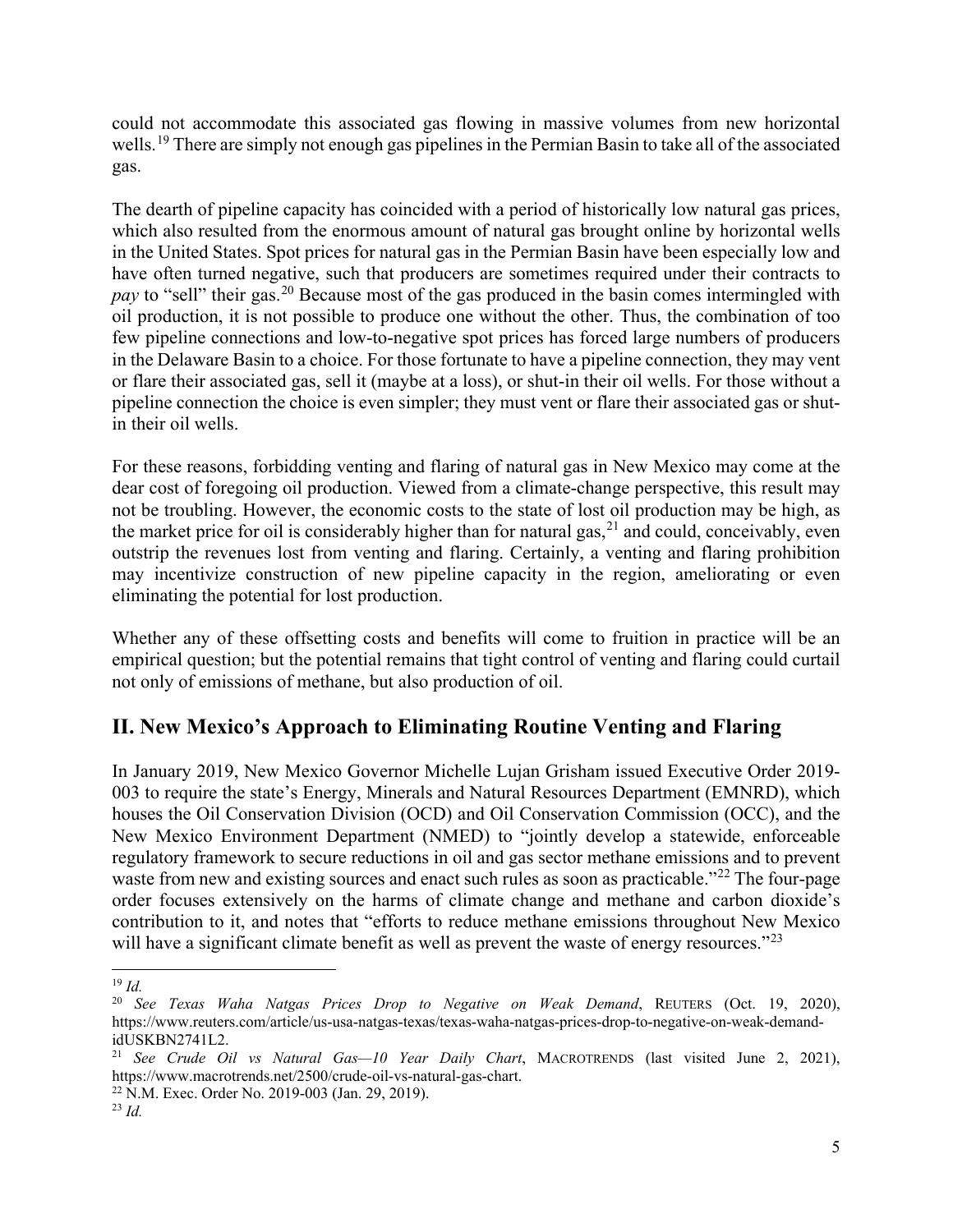Accordingly, NMED has drafted regulations to limit the emissions of ozone-precursor compounds from upstream and midstream natural gas operations and OCD has adopted final regulations limiting venting and flaring of natural gas at wells and from natural gas gathering systems. These regulations do not target methane or carbon dioxide directly. Rather, they limit the emission of substances produced in conjunction with methane. NMED's draft ozone-precursor rule is projected to reduce methane emissions by 851 pounds annually,<sup>[24](#page-7-0)</sup> and OCD has promoted its venting and flaring regulations as providing the "co-benefit of reducing methane emissions in the oil and gas sector."<sup>[25](#page-7-1)</sup> The regulations justify these limitations on the basis of protecting air quality from oil and gas contamination and preventing waste of natural gas, respectively, rather than on the basis of preventing or mitigating climate change.

The following sections outline the NMED and OCD regulations in turn to demonstrate New Mexico's two-pronged approach to limiting methane emissions.

# *A. Regulating Methane Emissions as a Source of Ground-Level Ozone Pollution*

Under the New Mexico Air Quality Control Act, the Environmental Improvement Board (EIB) is authorized and obligated "to adopt a plan, including regulations, to control emissions of oxides of nitrogen [NOx] and volatile organic compounds [VOCs] to provide for attainment and maintenance of" the National Ambient Air Quality Standards (NAAQS) established by the United States Environmental Protection Agency under the federal Clean Air Act for ground-level ozone. EIB's authority to do so extends only to those areas of the state where ozone concentrations exceed 95% of the NAAQS.<sup>[26](#page-7-2)</sup> The EIB may adopt standards of performance for sources of emissions for which no federal performance standard has been adopted, as well as performance standards that are more stringent than federal standards.<sup>[27](#page-7-3)</sup>

Pursuant to this statutory authority, NMED has drafted proposed regulations to establish emissions standards for VOCs and NO<sub>x</sub> for oil and gas production, processing, and transportation sources.<sup>[28](#page-7-4)</sup> As of this writing, EIB has not yet voted to adopt the emissions standards, but that vote is expected imminently.<sup>[29](#page-7-5)</sup> In general, the proposed ozone-precursor rules are similar to the new source performance standards adopted by EPA under the Clean Air Act for newly constructed and modified natural gas wells at Subpart OOOO.<sup>[30](#page-7-6)</sup> NMED's rules would apply only in areas that exceed 95% of the NAAQs for ozone,<sup>[31](#page-7-7)</sup> which would include oil and gas operations in New

<span id="page-7-0"></span><sup>&</sup>lt;sup>24</sup> Hannah Grover, *NMED Releases Ozone Precursor Rules*, N.M. POLITICAL REP'T (May 7, 2021), https://nmpoliticalreport.com/2021/05/07/nmed-releases-ozone-precursor-rules/.

<span id="page-7-1"></span><sup>&</sup>lt;sup>25</sup> N.M. ENERGY, MINERALS & NATURAL RESOURCES DEP'T, SUMMARY AND FAQS OF OCD'S NATURAL GAS WASTE RULE (last visited June 1, 2021), http://www.emnrd.state.nm.us/ADMIN/documents /FinalMethaneRuleOneSheeter.pdf

<span id="page-7-3"></span><span id="page-7-2"></span><sup>&</sup>lt;sup>26</sup> N.M. STAT. ANN. § 74-2-5.3(A).<br><sup>27</sup> *Id.* § 74-2-5.3(B).<br><sup>28</sup> N.M. ADMIN. CODE § 20.2.50 (proposed May 6, 2021).

<span id="page-7-7"></span><span id="page-7-6"></span><span id="page-7-5"></span><span id="page-7-4"></span><sup>&</sup>lt;sup>29</sup> Grover, *supra* note 23.<br><sup>30</sup> See 40 C.F.R. Part 60; *see also* Colin G. Harris & Ivan L. London, *There's Something in the Air: New and Evolving Air Quality Regulations Impacting Oil and Gas Development*, 58 ROCKY MTN. MIN. L. INST. 6-1, § 6.04[1] (2012). <sup>31</sup> N.M. ADMIN. CODE §§ 20.2.50.2, .111(A) (proposed).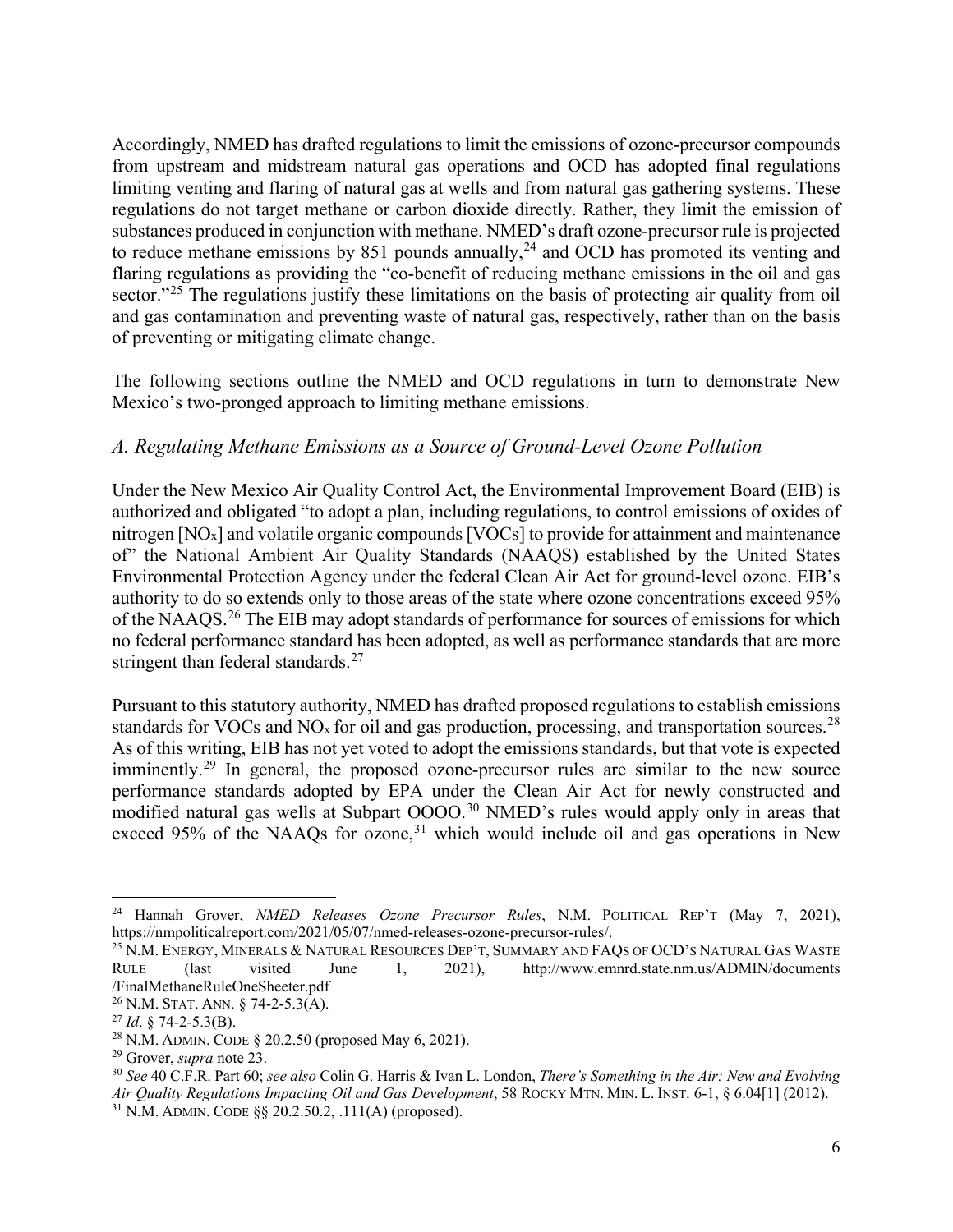Mexico's largest producing counties, including Eddy and Lea (in the Delaware Basin) and San Juan (in the San Juan Basin).

The rules are technical and extensive. As the focus of this essay is on the regulation of venting and flaring as a source of waste, rather than as a source of air pollution, this summary of the rule's contents will be short. In general, the rules cover 13 categories components and processes: engines and turbines, control devices, equipment leaks and fugitive emissions, natural gas well liquid unloading, glycol dehydrators, heaters, hydrocarbon liquid transfers, pre-launching and receiving, pneumatic controllers and pumps, storage vessels, well workovers, and produced water management units. For each source category, the rules impose performance standards for controlling emissions from the source. Most of the rules do not require any particular means or technology to achieve the standards. Additionally, the rules impose monitoring, recordkeeping, and reporting requirements for each source, as well as repair requirements for equipment leaks and fugitive emissions. Relaxed rules apply to defined Small Business Facilities, which are those facilities operated by companies employing fewer than ten individuals and generating less than \$250,000 in gross annual revenues. $32$ 

# *B. Regulating Venting and Flaring as Waste of Natural Gas*

To complement the indirect methane-reducing effects of the ozone-precursor rules, OCD has adopted final regulations limiting venting and flaring of natural gas. Under the New Mexico Oil and Gas Act, "The production or handling of crude petroleum oil or natural gas of any type or in any form . . . in such manner or under such conditions or in such amounts as to constitute or result in *waste* is each hereby prohibited."[33](#page-8-1) The Act empowers OCD and OCC "to make and enforce rules, regulations, and orders, and do whatever may be reasonably necessary to carry out the purpose of this act," including to prevent waste.<sup>[34](#page-8-2)</sup> In addition to preventing waste, OCD is duty-bound to protect oil and gas owners and operators' correlative rights.<sup>[35](#page-8-3)</sup>

Exercising this authority, effective May 25, 2021, the OCC adopted final regulations—dubbed the "Waste Rule"—stringently limiting routine venting and flaring natural gas.[36](#page-8-4) The Waste Rule consists of five principal parts: (1) a venting and flaring prohibition with exemptions; (2) performance and inspection standards; (3) obligations to quantify and report venting and flaring; (4) statewide natural gas capture requirements; and (5) a natural gas management plan requirement for new and recompleted wells. Each will be discussed briefly in turn.

## *1. The Venting and Flaring Prohibition and Exemptions*

The heart of the Waste Rule is its prohibition on "[v]enting or flaring of natural gas during drilling, completion, or production operations that constitutes waste<sup>"[37](#page-8-5)</sup> Virtually identical terms apply to

<span id="page-8-0"></span><sup>32</sup> *Id.* §§ 20.2.50.125, .7(OO) (proposed).

<span id="page-8-1"></span><sup>33</sup> N.M. STAT. ANN. § 70-2-2 (emphasis added). 34 *Id.* § 70-2-11. 35 *Id.*

<span id="page-8-2"></span>

<span id="page-8-3"></span>

<span id="page-8-4"></span><sup>36</sup> N.M. ADMIN. CODE §§ 19.15.7, .18–.19, .27–.28

<span id="page-8-5"></span><sup>37</sup> *Id.* § 19.15.27.8(A).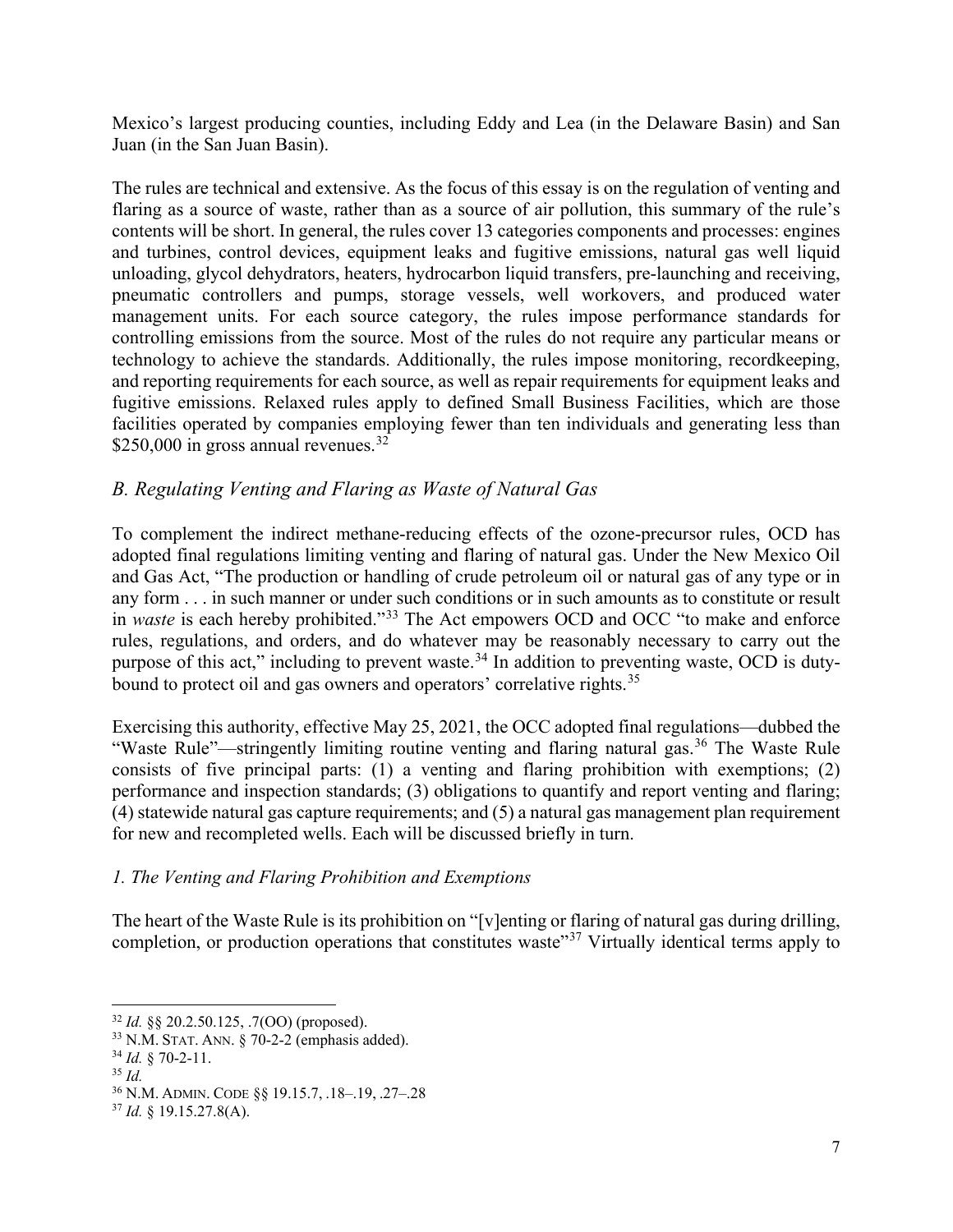the operation of natural gas gathering systems.<sup>[38](#page-9-0)</sup> The rule also requires operators to flare rather than vent wherever safe and feasible.

This blanket prohibition contains certain exemptions.<sup>[39](#page-9-1)</sup> First, during drilling operations an operator may flare natural gas if it is technically feasible in lieu of capturing it and may vent natural gas "to avoid a risk of an immediate and substantial adverse impact on safety, public health, or the environment."<sup>[40](#page-9-2)</sup> Second, during completion or recompletion operations an operator may flare during the initial flowback stage, as well as during separation flowback if capturing and routing the natural gas to a beneficial use would "pose a risk to safe operation or personnel safety."<sup>[41](#page-9-3)</sup> Following completion, an operator may flare for up to 60 days if the natural gas does not meet pipeline quality specifications, conditioned on the operator's providing the pipeline specifications and periodic gas analyses to OCD upon request.<sup>[42](#page-9-4)</sup>

And third, during production operations an operator may vent or flare in a variety of narrow situations, including (1) during emergencies and malfunctions; (2) to unload or clean-up liquid holdup in a well to atmospheric pressure (under certain conditions); (3) during the first 12 months of production from an exploratory well under certain conditions (which may be extended by OCD for good cause shown); and (4) during certain routine operations such as tank gauging and sampling, liquids loading, repair and maintenance activities, equipment testing, production testing lasting less than 24 hours, commissioning of pipelines and equipment, and during the normal operation of various components such as storage tanks, dehydration units and amine treatment units, compressors and compressor engines and turbines, and connectors like valves and flanges; and (5) when natural gas does not meet gathering pipeline specifications provided the operator analyzes gas samples twice weekly and routes the gas to a pipeline as soon as it meets specifications.<sup>[43](#page-9-5)</sup> The exemptions do not appear to include venting or flaring due to the lack of a pipeline connection or a market for the gas.

The rationale for certain of these exemptions is clear. For example, it is obviously not worth the costs to life and limb to forbid venting and flaring even when it would risk causing or exacerbating an emergency. While the rationale for most of the other exemptions may not be so clear, they nonetheless evince a tacit cost–benefit analysis. For instance, it is not prohibited waste to operate the many essential components that tend to emit small amounts of natural gas, like compressors, or to undertake certain necessary actions, like opening the thief hatch of a tank to gauge it, that emit small amounts of natural gas in the process. These emissions are generally small and unavoidable in the normal course of gas production, and hence their elimination is not cost justified.

<span id="page-9-0"></span><sup>38</sup> *Id.* § 19.15.28.8(A).

<span id="page-9-1"></span><sup>&</sup>lt;sup>39</sup> In the case of natural gas gathering systems, venting or flaring is exempt from the Waste Rule's prohibition during emergencies and malfunctions, pigging and purging, commissioning of pipelines and equipment, repair and maintenance, gauging and sampling tanks, liquids loading, and during the normal operation of typical pipeline components, including pneumatic controllers and pumps, dehydration and amine treatment units, compressors, valves and flanges, and storage tanks. *Id.*§ 19.15.27.8(D)(4).<br><sup>40</sup> *Id.* § 19.15.28.8(B)(1), (2).<br><sup>41</sup> *Id.*§ 19.15.27.8(C)(1)–(2).<br><sup>42</sup> *Id.*§ 19.15.27.8(C)(3).<br><sup>43</sup> *Id.*§ 19.15.27.8(D)(4).

<span id="page-9-3"></span><span id="page-9-2"></span>

<span id="page-9-4"></span>

<span id="page-9-5"></span>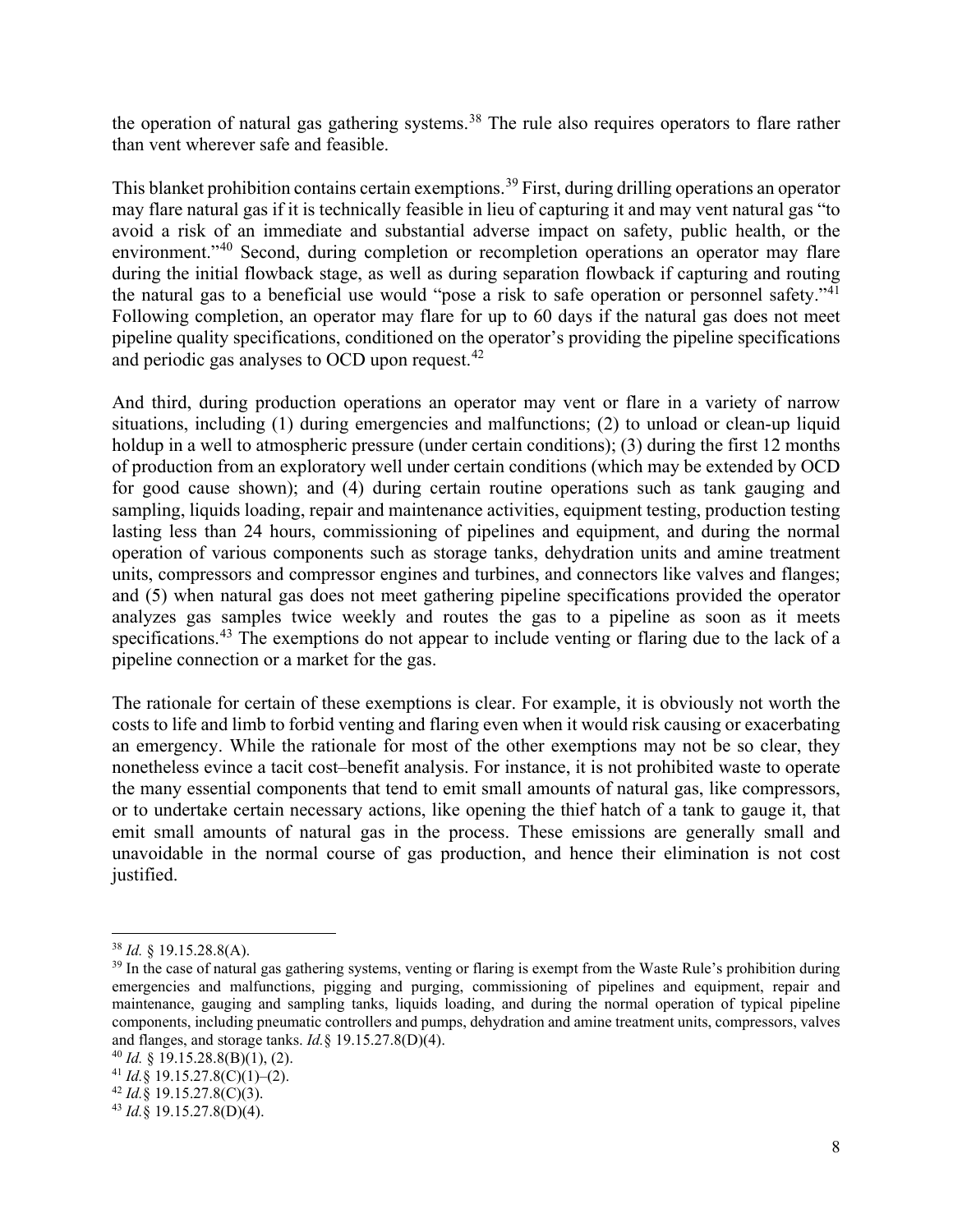Moreover, flaring is permitted for a year or more when an operator completes an "exploratory" well. This exemption seems to acknowledge that exploring for new pools of oil and gas would be impossible under an absolute prohibition on venting and flaring and that the benefits of eliminating venting and flaring from such wells do not justify the costs in terms of lost opportunities for exploration.<sup>[44](#page-10-0)</sup> The presence of these exemptions demonstrates that the question of when venting and flaring constitutes prohibited waste depends, at least implicitly, on a weighing of the venting or flaring's benefits with its costs.

## *2. Performance and Inspection Standards*

The Waste Rule further imposes what it labels as "performance standards." The performance standards obligate operators to "design completion and production separation equipment and storage tanks for maximum anticipated throughput and pressure to minimize waste," to "take all reasonable actions to prevent and minimize leaks and releases of natural gas from a natural gas gathering system and . . . implement an operations plan to minimize the waste of natural gas for each non-contiguous natural gas gathering system," and generally to design new facilities to minimize waste.<sup>[45](#page-10-1)</sup> The standards also require operators to conduct periodic "AVO," or audio, visual, olfactory, inspections of all components at a wellsite or of a gathering system for natural gas leaks.[46](#page-10-2) Operators are to maintain records of each AVO inspection for at least five years, which are subject to OCD inspection.

# *3. Quantifying and Reporting Venting and Flaring*

The next two parts of the Waste Rule are closely related to one another. The rule requires operators to measure (for wells drilled after the effective date of the rule) or estimate using a method that is independently verifiable (for existing wells) the volume of natural gas that it vents, flares, or beneficially uses (*e.g.*, sells or re-routes to use as fuel gas on the lease) from its wells during drilling, completion, and production operations and from its natural gas systems.<sup>[47](#page-10-3)</sup> Operators must then report all volumes of natural gas that were vented or flared at each well on a monthly basis,<sup>[48](#page-10-4)</sup> which OCD will compile and publish on its website.<sup>[49](#page-10-5)</sup>

## *4. Statewide Natural Gas Capture Requirements*

Using the venting and flaring data submitted by operators during the fourth quarter of 2021 and the first quarter of 2022, OCD will calculate and publish on its website each operator's "baseline natural gas capture rate" for all of its wells and gathering systems in New Mexico.<sup>[50](#page-10-6)</sup> Each year, starting on April 1, 2022, operators must increase the percentage of natural gas captured at their facilities across the state from this baseline rate by an amount sufficient to reach a capture rate of

<span id="page-10-0"></span> $44$  In fact, it may well constitute "underground waste" under the Oil and Gas Act's existing statutory definition to make it economically infeasible to produce new pools. See infra Part III.

<span id="page-10-1"></span><sup>&</sup>lt;sup>45</sup> *Id.* §§ 19.15.27.8(E)(1)–(4), (7) (pertaining to wells), 19.15.28.8(C)(1), (6) (pertaining to gathering systems).<br><sup>46</sup> *Id.* §§ 19.15.27.8(E)(5) (pertaining to wells), 19.15.28.8(C)(4) (pertaining to gather systems)

<span id="page-10-2"></span>

<span id="page-10-3"></span>

<span id="page-10-5"></span><span id="page-10-4"></span><sup>49</sup> *Id.* §§ 19.15.27.8(G)(3) (pertaining to wells), 19.15.28.8(F)(3) (pertaining to gathering systems).

<span id="page-10-6"></span><sup>50</sup> *Id.*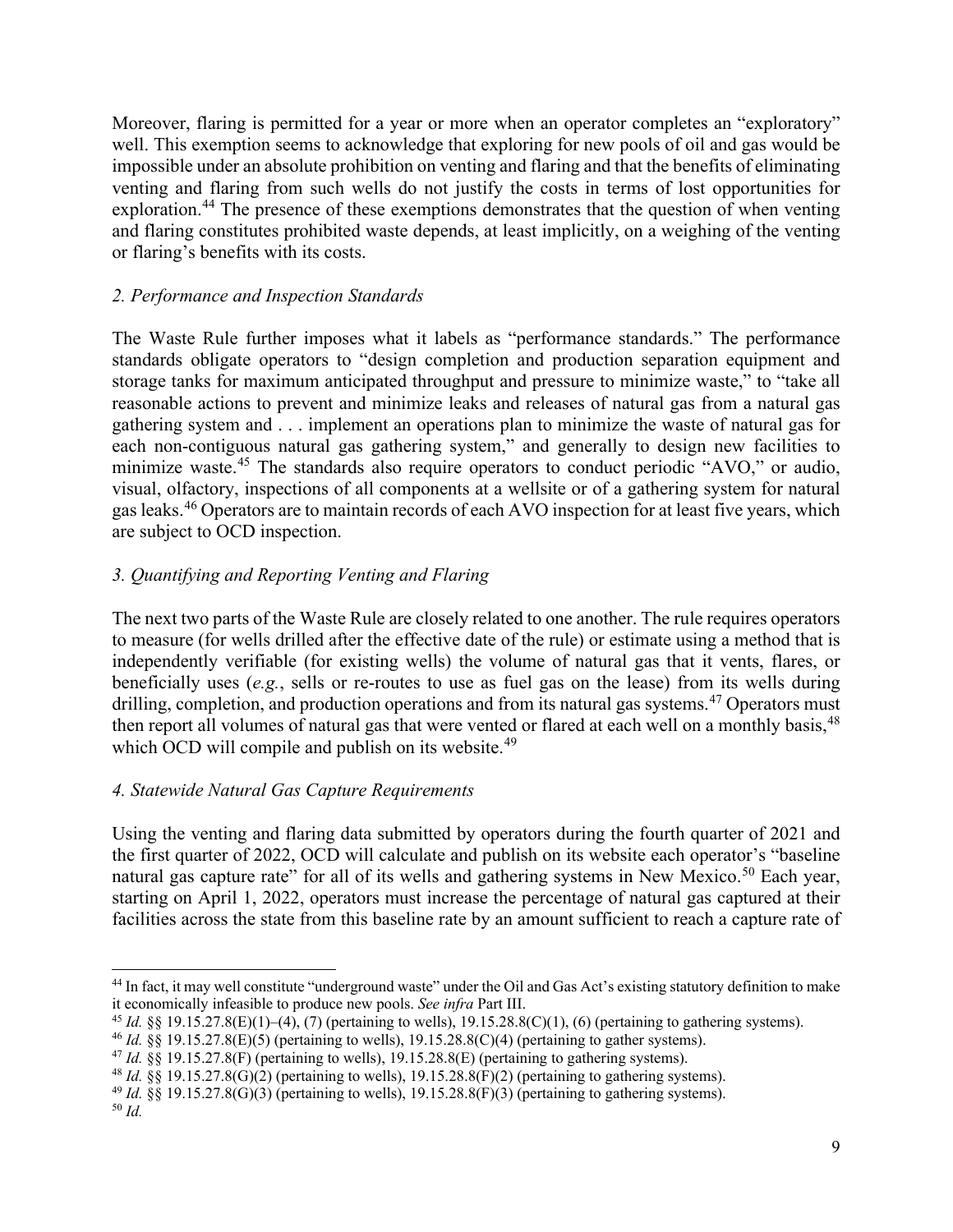at least 98% by December 31, 2026.<sup>[51](#page-11-0)</sup> Put differently, operators must reduce the annual volume of vented and flared natural gas at their facilities to the point where they lose no more than 2% of the gas they produce across the state by the end of 2026. The amount of annual progress an operator must make to achieve 98% capture by 2026 depends on its baseline rate of capture. Operators whose baseline capture rates are less than  $60\%$  must submit a plan to OCD to meet the minimum required annual capture percentage increase.<sup>[52](#page-11-1)</sup>

Operators are required to submit reports certifying their compliance with the statewide capture requirement by February 28 of each year beginning in 2023.<sup>[53](#page-11-2)</sup> In determining its compliance with the required annual increases in its capture rate, an operator may deduct from its volumes of vented or flared gas any leaks that it detected and repaired using approved advanced leak and repair monitoring (ALARM) technology that the operator voluntarily adopted.<sup>[54](#page-11-3)</sup>

The statewide natural gas capture requirement is the most ambitious element of New Mexico's Waste Rule. No other jurisdiction in the United States limits natural gas emissions to 2% of production. While setting an extremely high standard for performance, the Waste Rule does not prescribe the means of achieving the standard. Operators are free to increase their natural gas capture rates from their current baselines using any effective means they can contrive. OCD touts this feature as providing flexibility and incentivizing innovation.<sup>[55](#page-11-4)</sup>

# *5. Natural Gas Management Plans*

The final component of the Waste Rule requires operators to file a natural gas management plan with each application for a permit to drill (APD) for a new or recompleted well after May 25, 2021. The plan is supposed to "describe the actions that the operator will take at each proposed well to meet its statewide natural gas capture requirements and to comply with" the Waste Rule.<sup>[56](#page-11-5)</sup> Each plan must describe the "operational best practices that will be used to minimize venting and flaring during active and planned maintenance," as well as certify whether or not the operator will be able to connect the well to a natural gas gathering system in the general area with sufficient capacity to transport all of the gas the operator anticipates the well will produce.<sup>[57](#page-11-6)</sup> If the operator determines it will not be able to connect to a gathering system by the commencement of production, it must either shut in the well until it obtains a market or submits a plan to OCD to store the natural gas or use it for a beneficial purpose on the lease.<sup>[58](#page-11-7)</sup> OCD may deny any APD for which the operator fails to either certify that it will have a market for the gas or propose an adequate alternative use for the gas.[59](#page-11-8)

Operators that are out of compliance with the statewide natural gas capture requirement must include additional information in its natural gas management plans. Specifically, such an operator

<span id="page-11-0"></span><sup>51</sup> *Id.* §§ 19.15.27.9(A) (pertaining to wells), 19.15.28.10(A) (pertaining to gathering systems).

<span id="page-11-1"></span><sup>52</sup> *Id.* §§ 19.15.27.9(A)(2) (pertaining to wells), 19.15.28.10(A)(2) (pertaining to gathering systems).

<span id="page-11-2"></span><sup>53</sup> *Id.* §§ 19.15.27.9(B) (pertaining to wells), 19.15.28.10(B) (pertaining to gathering systems).

<span id="page-11-3"></span><sup>54</sup> *Id.*; *Id.* §§ 19.15.27.7(A), 19.15.28.7(A) (defining "ALARM").

<span id="page-11-4"></span><sup>55</sup> *See, e.g.*, N.M. ENERGY, MINERALS & NATURAL RESOURCES DEP'T, *supra* note 24. 56 N.M. ADMIN. CODE § 19.15.27.9(D)(1). 57 *Id.* § 19.15.27.9(D)(1), (4).

<span id="page-11-5"></span>

<span id="page-11-6"></span>

<span id="page-11-7"></span><sup>58</sup> *Id.* § 19.15.27.9(D)(5).

<span id="page-11-8"></span><sup>59</sup> *Id.* § 19.15.27.9(D)(7).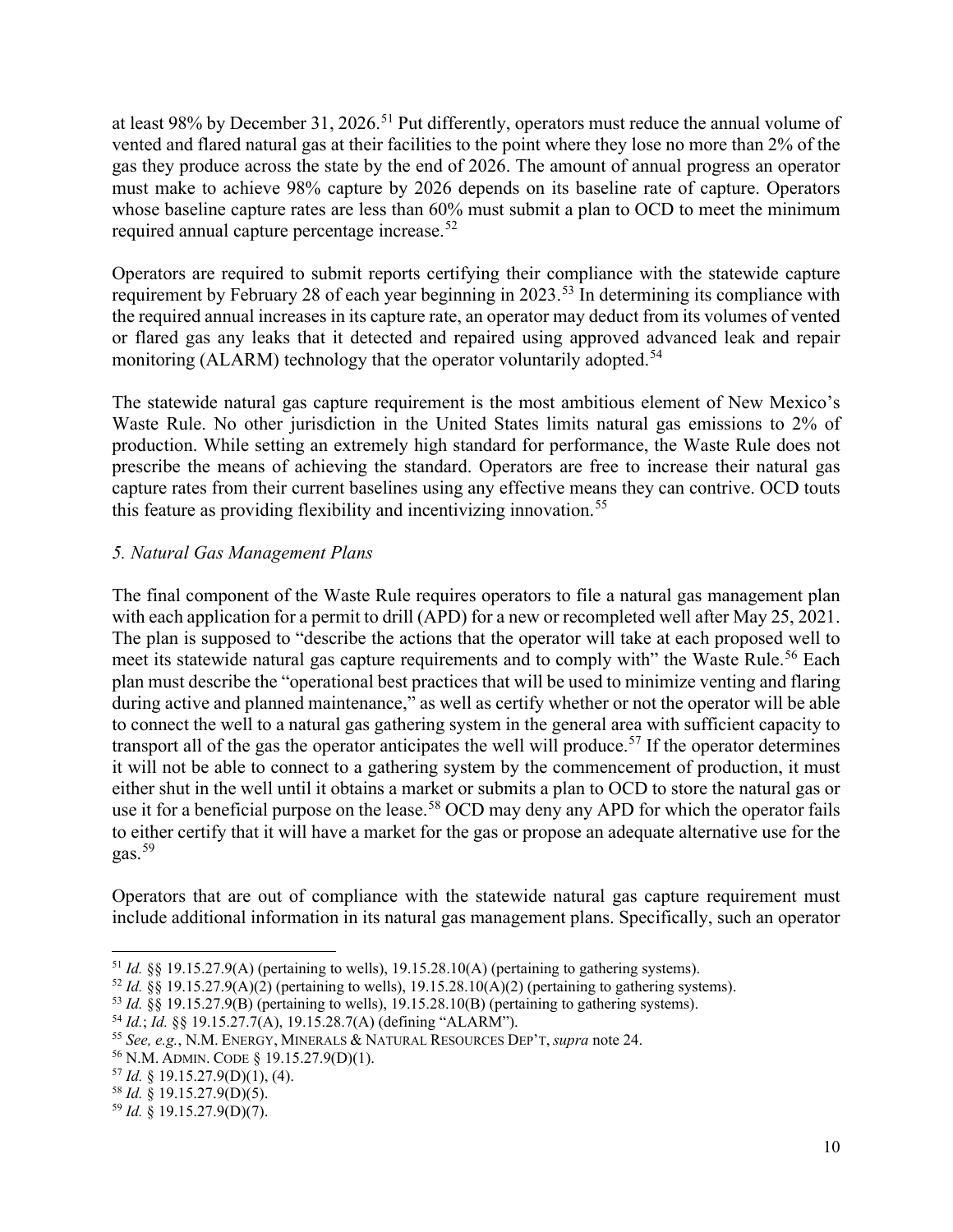must include the contact information for "the existing natural gas gathering system the operator has contracted or anticipates contracting with to gather the natural gas," as well as describe "the operator's plans for connecting the well to the natural gas gathering system."[60](#page-12-0)

To summarize, the natural gas management plan requirement means that no new oil or gas well may be spud in New Mexico unless the operator certifies to OCD that it will be able to connect and sell all of the gas produced from such well to a natural gas gathering system in the general area or, instead, will put the gas to a suitable alternative beneficial use until a gas gathering system is available. Together with the other parts of the Waste Rule, this new requirement poses a potentially significant obstacle to oil production in the state. Under the rule, an operator must have a market or an alternative beneficial use for all gas associated with its oil production to continue producing the oil, which, as previously noted, is often impossible or cost-prohibitive in the Delaware Basin. Whether and when the elimination even of necessary venting and flaring is justified under New Mexico law as "waste" is the subject of Part III.

# **III. Evaluating the Waste Rationale**

As explained, OCD is authorized by the New Mexico Oil and Gas Act to promulgate regulations to prevent "waste."[61](#page-12-1) The precise definition of waste, and thus the extent of OCD's jurisdiction under the Act's waste-prevention mandate, can be elusive. The Act contains a specific statutory definition, as set forth in the below sections. Yet the legal concept of waste predates adoption of this or any other oil and gas conservation act. Waste of oil and gas resources was tortious at common law, and a brief review of the common law history of waste illuminates that implicit in the concept's definition is a sort of cost–benefit analysis. This Part reviews the concept of waste at common law and under the Oil and Gas Act and then attempts to apply the concept to determine whether and under what circumstances the routine venting and flaring prohibited under the Waste Rule truly constitutes "waste."

## *A. What Is "Waste"?*

## *1. Waste at Common Law*

As Tara Righetti and I have detailed elsewhere,  $62$  the prohibition against waste of commonly owned natural resources, such as oil and gas resources, originates at common law. Oil and gas reservoirs are semicommons, in which all owners whose land holdings overlay a portion of the reservoir have a co-equal, nonexcludable opportunity to produce a proportional amount of the oil or gas using a proportional amount of the reservoir energy to do so. $63$  Reservoirs are inherently interconnected such that each owner's extractions from the reservoir affect the energy and reserves available to all other owners. As the United States Supreme Court acknowledged in the seminal 1900 waste case of *Ohio Oil Co. v. Indiana*, this physical reality gives rise to the potential that any

<span id="page-12-0"></span><sup>60</sup> *Id.* § 19.15.27.9(D)(2)(b).

<span id="page-12-3"></span><span id="page-12-2"></span><span id="page-12-1"></span><sup>&</sup>lt;sup>62</sup> Righetti & Schremmer, *supra* note 1.<br><sup>63</sup> The classic statement of the fair opportunity principle is from Robert E. Hardwicke & M.K. Woodward, *Fair Share and the Small Tract in Texas*, 41 TEX. L. REV. 75, 93 (1962).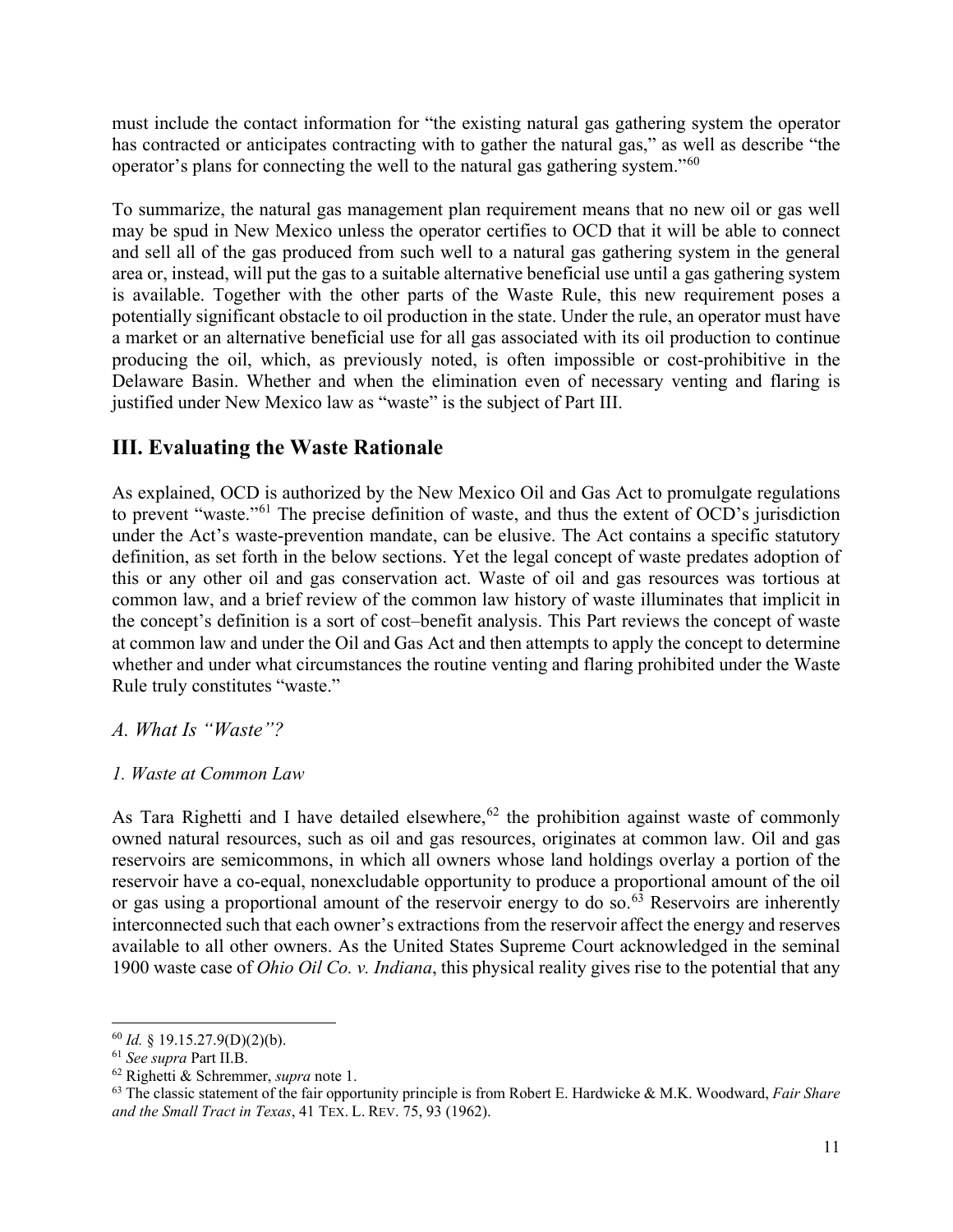one of the owners could destroy all of the reservoir's energy and oil or gas contents and deprive all of the other owners of their chance to produce the reserves.<sup>[64](#page-13-0)</sup>

The fair opportunity of every owner to produce a pro rata share of the reserves that the *Ohio Oil* court acknowledged has become known as the doctrine of correlative rights.<sup>[65](#page-13-1)</sup> Each reservoir owner's property interest is relative (or correlative) and dependent on the other owners not to destroy or damage the reservoir or waste its energy or contents. What does it mean to "waste" a reservoir's energy or contents? It refers to the use of or extraction from a reservoir that fails to generate any benefits to offset the losses of energy and production caused by the activity; stated another way, waste is the reduction of the total net value of a reservoir to all its owners.<sup>[66](#page-13-2)</sup>

Consider, for example, the famous waste case of *Elliff v. Texon Drilling Co.*, where Texon's well blew out and destroyed huge amounts of oil, gas, and distillate underneath Elliff's neighboring property.<sup>[67](#page-13-3)</sup> The Supreme Court of Texas denied Texon's defense that under the rule of capture it would be entitled to capture the hydrocarbons under Elliff's property, so it should not be liable for destroying them. On the contrary, the court held that the "negligent waste and destruction of gas and distillate was neither a legitimate drainage of the minerals . . . nor a lawful or reasonable appropriation of them."[68](#page-13-4)

Similarly, in another well-known case, *Louisville Gas Co. v. Kentucky Heating Co.*, the court enjoined a defendant from producing natural gas from a reservoir it shared with the plaintiff for the purpose of dissipating it into the air to spite the plaintiff, but under the pretense of manufacturing carbon black.<sup>[69](#page-13-5)</sup> While the rule of capture would have privileged the defendant in producing the same quantity natural gas reserves,<sup>[70](#page-13-6)</sup> the doctrine of waste prevented it from squandering them for no beneficial purpose (other than spite).

Contrast *Elliff* and *Louisville Gas Co.* with *Corzelius v. Harrell*.<sup>[71](#page-13-7)</sup> There the plaintiff sued defendant for waste because the defendant failed to extract valuable liquids from the natural gas it produced from a common reservoir before selling the gas. Although the court acknowledged that the defendant may have been leaving money on the table by not maximizing the value of its natural gas, it declined to find waste since the defendant was putting the gas to beneficial—albeit relatively  $low-value$ —use.<sup>[72](#page-13-8)</sup>

Distilling these cases, waste at common law prohibits extractions from a reservoir that serve no useful purpose, such as the negligent destruction of reserves as in *Elliff* or the spiteful dissipation of natural gas as in *Louisville Gas Co.*, but does not require a producer to maximize the economic value of its production or the contents of the common reservoir. The doctrine considers both the

<span id="page-13-1"></span><span id="page-13-0"></span><sup>64</sup> 177 U.S. 190, 201 (1900). 65 *See* Cowling v. Dept. of Nat. Resources, 830 P.2d 220, 225 (Utah 1991).

<span id="page-13-6"></span><span id="page-13-5"></span>

<span id="page-13-4"></span><span id="page-13-3"></span><span id="page-13-2"></span><sup>&</sup>lt;sup>67</sup> 210 S.W.2d 558 (Tex. 1948).<br><sup>68</sup> *Id.* at 560.<br><sup>69</sup> 77 S.W. 368 (Ky. 1903).<br><sup>70</sup> *See* Kelly v. Ohio Oil Co., 49 NE 399, 401 (Ohio 1897) (holding that the rule of capture privileged the defendant to maliciously drain the oil from underneath the plaintiff's property).

<span id="page-13-8"></span><span id="page-13-7"></span><sup>71</sup> 179 S.W.2d 419 (Tex. App. 1944). 72 *Id.* at 422.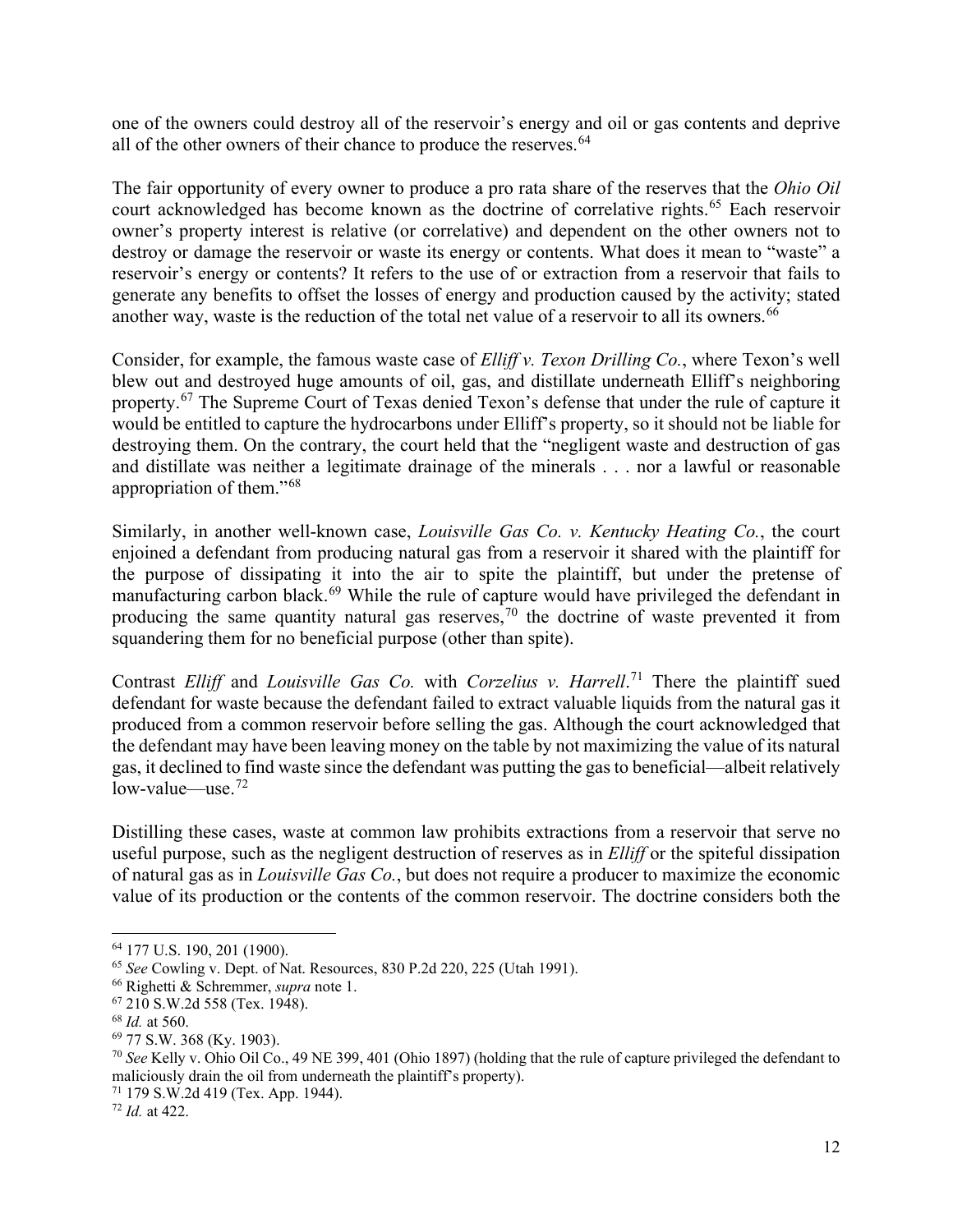costs of a defendant's extraction from the reservoir, *i.e.*, what it removes from the other owners' fair opportunity to produce the same reservoir, and the tangible benefits. Where the costs are offset by some benefit, such as where the defendant sells the production or uses it for on-lease operations like running an engine or compressor, the rule of capture privileges the defendant's extraction. Under the common law definition of waste, it does not matter how great the tangible benefit is or whether the defendant took steps to maximize its economic impact. All that matters is that the costs of the defendant's extraction from the common reservoir are not for nothing.

#### *2. Waste Under the Oil and Gas Act*

As in all oil and gas producing states, the common law of waste is largely displaced in New Mexico by the statutory definition. For present purposes, the relevant portions of the multi-faceted statutory definition pertain to "surface waste" and "underground waste." The New Mexico Oil and Gas Act defines "surface waste"

as those words are generally understood in the oil and gas business, and in any event to embrace the *unnecessary or excessive surface loss or destruction without beneficial use, however caused, of natural gas* of any type or in any form or crude petroleum oil, or any product thereof, but including the loss or destruction, without beneficial use, resulting from evaporation, seepage, leakage or fire, especially such loss or destruction incident to or resulting from the manner of spacing, equipping, operating or producing, well or wells, or incident to or resulting from the use of inefficient storage or from the production of crude petroleum oil or natural gas in excess of the reasonable market demand[.]<sup>[73](#page-14-0)</sup>

The emphasized portion of the definition is entirely consistent with the concept of waste at common law. The needless destruction of natural gas at the surface of the earth for no beneficial use would, by definition, fail to generate any benefit or gain to offset the loss of the reserves to the other reservoir owners; this would constitute waste at common law as well as under the statutory definition.

At first blush, flaring natural gas appears to fit this definition, as it involves the destruction by burning of natural gas at the surface of the earth. Examined closely, however, it is not clear that flaring (or venting) would be *unnecessary or excessive* in every case. When, other than in emergencies, might venting or flaring of natural gas at the surface be necessary?

In addressing this question, consider the statutory definition of "underground waste"

as those words are generally understood in the oil and gas business, and in any event to embrace *the inefficient, excessive or improper, use or dissipation of the reservoir energy, including gas energy* and water drive, of any pool, and the locating, spacing, drilling, equipping, operating or producing, of any well or wells *in a manner to reduce or tend to reduce the total quantity of crude petroleum oil* or natural gas *ultimately recovered from any* pool, and the use of inefficient underground storage of natural gas  $1^{74}$  $1^{74}$  $1^{74}$ 

<span id="page-14-1"></span><span id="page-14-0"></span><sup>&</sup>lt;sup>73</sup> *Id.* § 70-2-3(B) (emphasis added).<br><sup>74</sup> N.M. STAT. ANN. § 70-2-3(A) (emphasis added).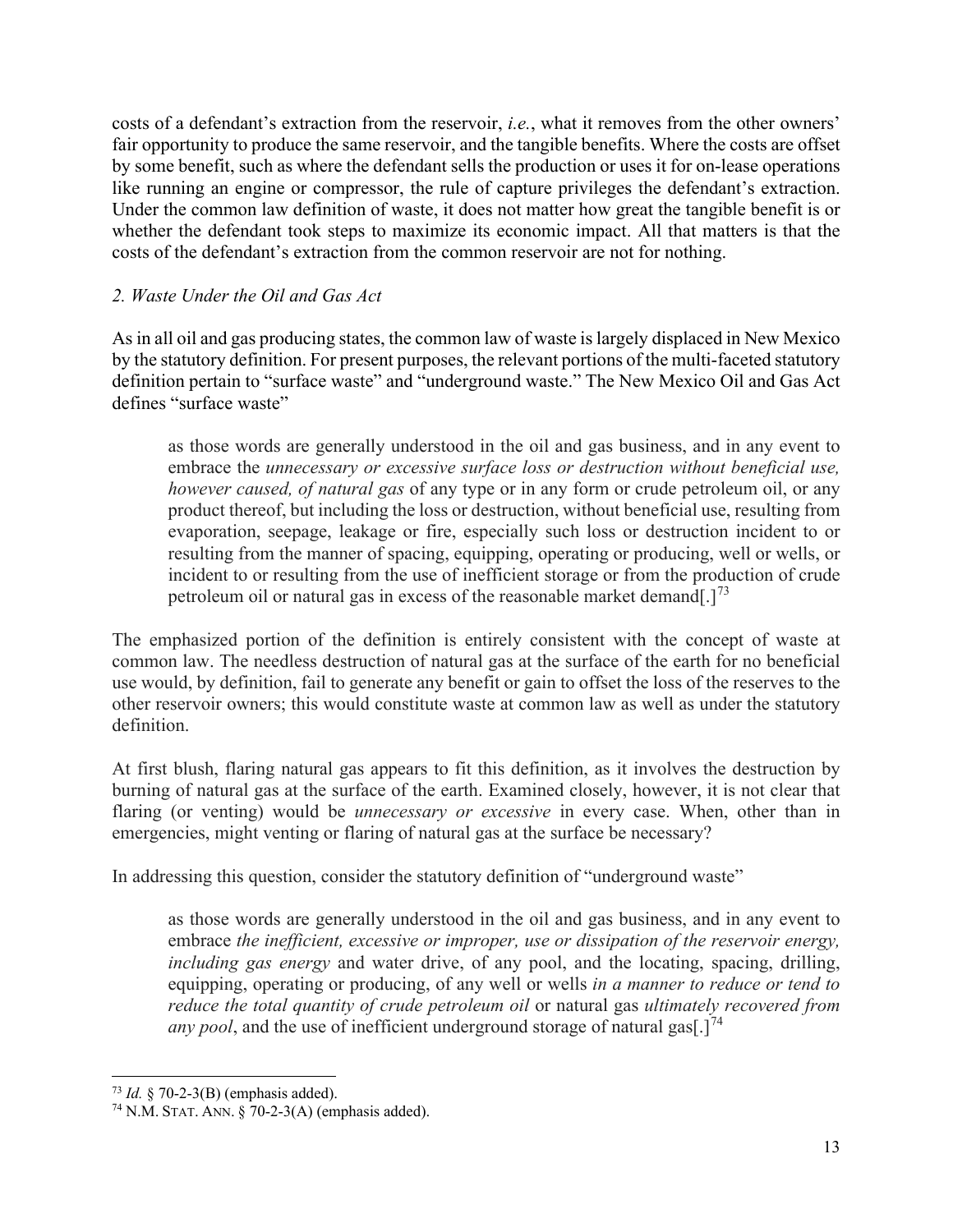Focusing on the emphasized portions of the definition, misuse of reservoir energy, which can include energy from associated natural gas, constitutes waste if it would tend to reduce the total quantity of crude oil ultimately recovered from the pool. Reading the definitions of surface and underground waste together reveals that the surface destruction of natural gas may, in some circumstances, be necessary—and thus not constitute surface waste—in order to avoid the commission of underground waste by stranding crude oil reserves.

This interpretation is fully consistent with the common law concept of waste. Where an operator flares associated natural gas as a means of producing oil reserves at efficient, not-excessive rates, the flaring is not purposeless. Rather, it serves the purpose of enabling oil production, which generates a benefit to offset the loss of natural gas and reservoir energy to the other owners. Thus, both at common law and under New Mexico's statutory definition, the benefits of producing otherwise unrecoverable oil reserves through venting or flaring natural gas (discussed earlier as the indirect *costs* of regulating venting and flaring<sup>75</sup>) may render the practice non-wasteful. The following section will further analyze under what circumstances this proposition may be true.

# *B. When Is Routine Venting and Flaring Waste (and When Is it Not)?*

Consider how the Waste Rule interacts with the existing statutory and common law definitions of waste in three highly simplified paradigm cases: (1) where an operator produces oil and associated gas from a non-exploratory well and has a pipeline connection through which to market all the gas at sufficient prices to at least break even on the gas; (2) where an operator produces oil and associated gas from a non-exploratory well but lacks a pipeline connection or other market for the gas; and (3) where an operator produces oil and associated gas from a non-exploratory well and has a pipeline connection through which to market only part of the gas or has a market for all the gas at prices so low as to generate a loss by selling it. The Waste Rule would prohibit routine venting and flaring in each case; but would venting and flaring in each case necessarily constitute waste under the statutory and common law predating the Waste Rule?

In case 1, where the operator has a full and quality market for the associated gas, routine venting and flaring would clearly constitute surface waste under existing law, as it would serve no beneficial purpose to counterbalance the loss of gas from the reservoir. The Waste Rule's prohibition is entirely consistent with existing law in this case.

Case 2, where the operator lacks a market for the associated gas, presents the operator with a dilemma: produce the oil and vent or flare the gas, or do not produce the oil. The Waste Rule would prohibit the venting or flaring, forcing the operator to choose not to produce the oil. Yet, under the existing statutory waste definitions, venting or flaring in this situation may be necessary to avoid the underground waste of oil. This would be especially so if, as is the case presently, the oil is significantly more valuable than the associated gas. The Waste Rule would require the operator to be penny wise and pound foolish, contrary to preexisting definitions of waste.

<span id="page-15-0"></span><sup>75</sup> *See supra* Part I.B.2.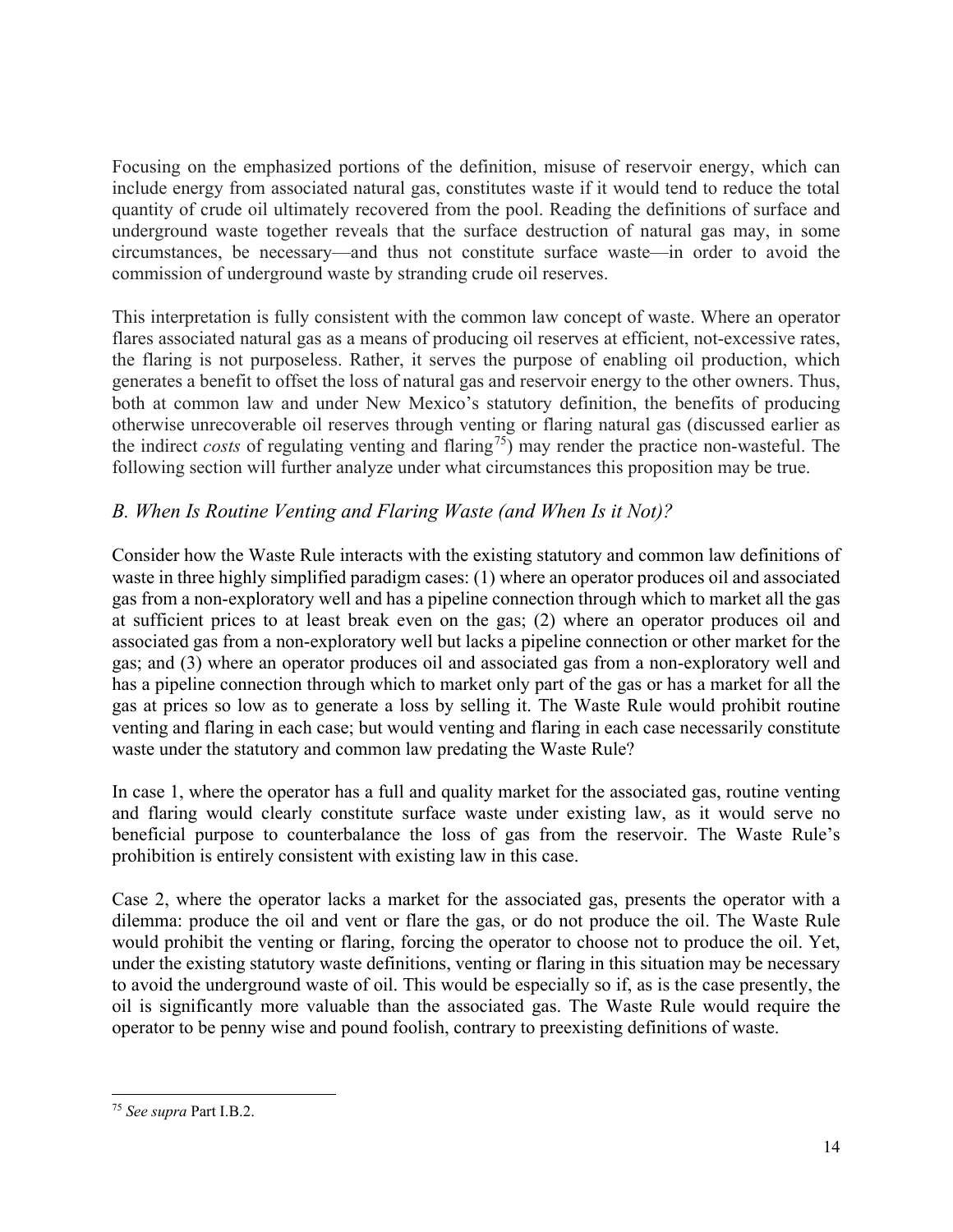Case 3 presents the most complex situation. Two subcases must be distinguished. In subcase 3.A, where the operator has a partial market for the associated gas and at prices that do not render a loss from selling the gas, the operator may need to either vent or flare periodically or shut in periodically. Because it would be possible to shut in periodically while still producing and selling the oil and gas, albeit at curtailed rates, venting or flaring would not be necessary to avoid underground waste of oil and would likely constitute surface waste under existing law. The Waste Rule's prohibition would not change this result.

The analysis differs in subcase 3.B, where the operator's market (whether full or partial) is of such low quality that it would render a loss to the operator to sell the gas. If the magnitude of the loss is small and producing the oil is sufficiently profitable to make the well overall economic, venting or flaring would not be necessary to avoid underground waste of oil because the operator could sell the gas at a loss and still produce the oil economically. If, however, the magnitude of the loss on the gas is so great that it would render the well uneconomic even considering profits from the sale of oil, venting or flaring may be necessary to avoid the underground waste of oil. This venting or flaring would violate the Waste Rule, putting the Waste Rule at odds with the existing definitions of waste (as in case 2).

Thus, in situations resembling case 2 and subcase 3.A, the Waste Rule's categorical prohibition on routine venting and flaring as "waste" may exceed OCD's statutory authority to prevent waste as defined in the Oil and Gas Act. Moreover, the Waste Rule's application in these cases runs counter to the understanding of waste at common law, namely as an entirely purposeless dissipation of reservoir contents or energy.

Likewise, the Waste Rule's statewide capture requirement<sup>[76](#page-16-0)</sup> and natural gas management plan requirement<sup>[77](#page-16-1)</sup> may impose limitations on releases of natural gas that exceed OCD's authority to prevent waste under the Oil and Gas Act. The statewide capture requirement mandates annual reductions in releases of natural gas (through venting and flaring and otherwise), whether or not these releases constitute waste under existing law. Moreover, the natural gas management plan provisions could deny drilling permits to operators seeking to spud for oil without a natural gas market in hand, stranding oil reserves that cannot be produced without associated gas.

Such de facto bans on oil and gas extraction are "antagonistic" to the New Mexico Oil and Gas Act. In *Swepi, Ltd. P'ship v. Mora Cnty.*, the court held a county ordinance prohibiting the use of hydraulic fracturing void as against state law because it effectively banned new oil and gas production from tight formations and threatened to cause waste under the Oil and Gas Act.<sup>[78](#page-16-2)</sup> Quoting extensively from Professor Alex Ritchie's argument in *On Local Fracking Bans: Policy and Preemption in New Mexico*, [79](#page-16-3) the court found that (1) the Oil and Gas Act's regulation of waste necessarily implied that efficient production of oil and gas reserves is permitted under New Mexico law, and (2) that the ordinance's prohibition on hydraulic fracturing acted as a de facto

<span id="page-16-0"></span><sup>76</sup> *See supra* Part II.B.4.

<span id="page-16-1"></span>

<span id="page-16-2"></span><sup>&</sup>lt;sup>78</sup> 81 F. Supp. 3d. 1075, 1199–1201 (D.N.M. 2015).

<span id="page-16-3"></span><sup>79</sup> 54 NAT. RES. J. 255, 310–11 (2015).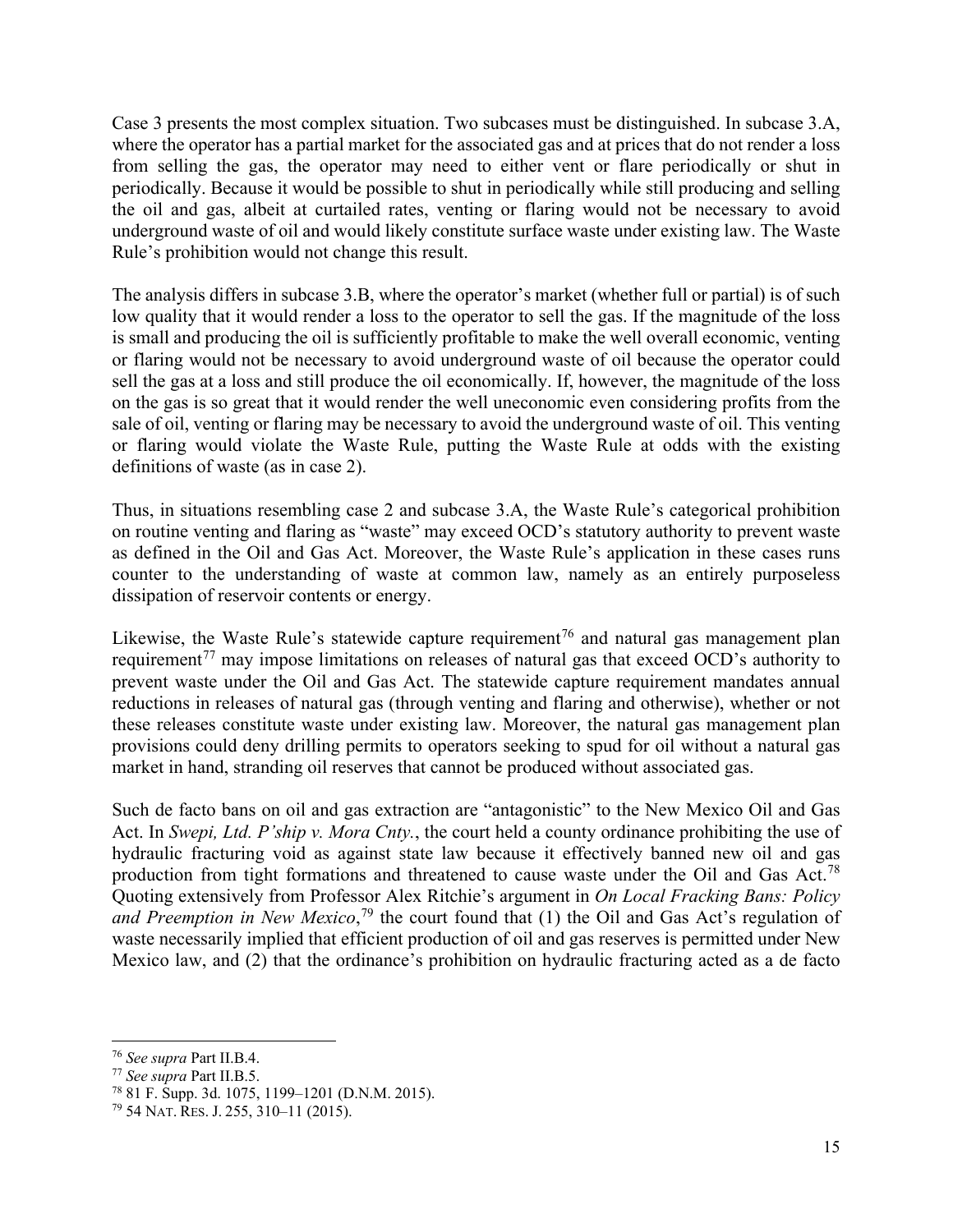ban on new production, which constituted waste by precluding the efficient production of reserves and additionally deprived affected owners of their correlative rights.<sup>[80](#page-17-0)</sup>

As in *Swepi*, where the Waste Rule effectively prohibits oil production by banning a technique that is necessary to accomplish it, it would be contrary to the provisions of the Oil and Gas Act. By precluding the efficient production of oil reserves, the Rule may actually cause waste of those resources, rather than preventing it, and simultaneously destroy the correlative rights of the reservoir owners who are effectively denied the ability to extract the underlying oil.

Before completely condemning the Waste Rule, however, one would be wise to recall the Supreme Court case that recognized the existence at common law of waste and correlative rights. *Ohio Oil Co. v. Indiana* upheld against constitutional attack an Indiana statute categorically prohibiting the venting of natural gas from common reservoirs.<sup>[81](#page-17-1)</sup> The case arose when the Indiana attorney general sued the defendant for violating the statute by venting associated gas from several producing oil wells in a common reservoir. The defendant asserted that the venting prohibition constituted a taking of its mineral property, alleging that the venting was necessary to produce its oil reserves. The Court found no taking of the plaintiff's mineral rights, holding that Indiana had the power to adopt the statute to protect correlative rights and prevent a common pool "from being taken by one of the common owners without regard to the enjoyment of the others."[82](#page-17-2)

*Ohio Oil Co.* may be useful precedent for OCD in any constitutional challenge to the Waste Rule. There are, however, a number of circumstances that may distinguish *Ohio Oil Co.* from the present situation in the Permian Basin. The Indiana statute identified public safety and the avoidance of personal injury as an important ground for the venting prohibition;<sup>[83](#page-17-3)</sup> the Waste Rule does not, and no such concerns seem to attend venting and flaring in the Permian Basin. The attorney general's petition against the defendant in *Ohio Oil Co.* made extensive allegations about the significance to surrounding municipalities and the local economy of the natural gas pool from which the defendant was producing oil and venting gas.<sup>[84](#page-17-4)</sup> In the Permian Basin, in contrast, associated gas is largely a mere byproduct of oil production.

Moreover, the *Ohio Oil Co.* petition also alleged that the rate at which the defendant was venting gas threatened to water out the reservoir and irreparably destroy its potential to produce oil or gas.[85](#page-17-5) Such inefficient or excessive dissipation of reservoir energy would constitute waste both at

<span id="page-17-1"></span><span id="page-17-0"></span><sup>&</sup>lt;sup>80</sup> *Swepi*, 81 F. Supp. 3d at 1199–1201.<br><sup>81</sup> 177 U.S. 190, 200 (1900). The relevant portion of the statute read as follows:

Be it enacted by the General Assembly of the State of Indiana, That it shall be unlawful for any person, firm or corporation having possession or control of any natural gas or oil well, whether as a contractor, owner, lessee, agent or manager, to allow or permit the flow of gas or oil from any such well to escape into the open air, without being confined within such well or proper pipes or other safe receptacle, for a longer period than two (2) days next after gas or oil shall have been struck in such well. And thereafter all such gas or oil shall be safely and securely confined in such well, pipes or other safe and proper receptacles.

<span id="page-17-2"></span><sup>82</sup> *Id.* at 210.

<span id="page-17-3"></span><sup>83</sup> *Id.* at 200. 84 *Id.*

<span id="page-17-5"></span><span id="page-17-4"></span>